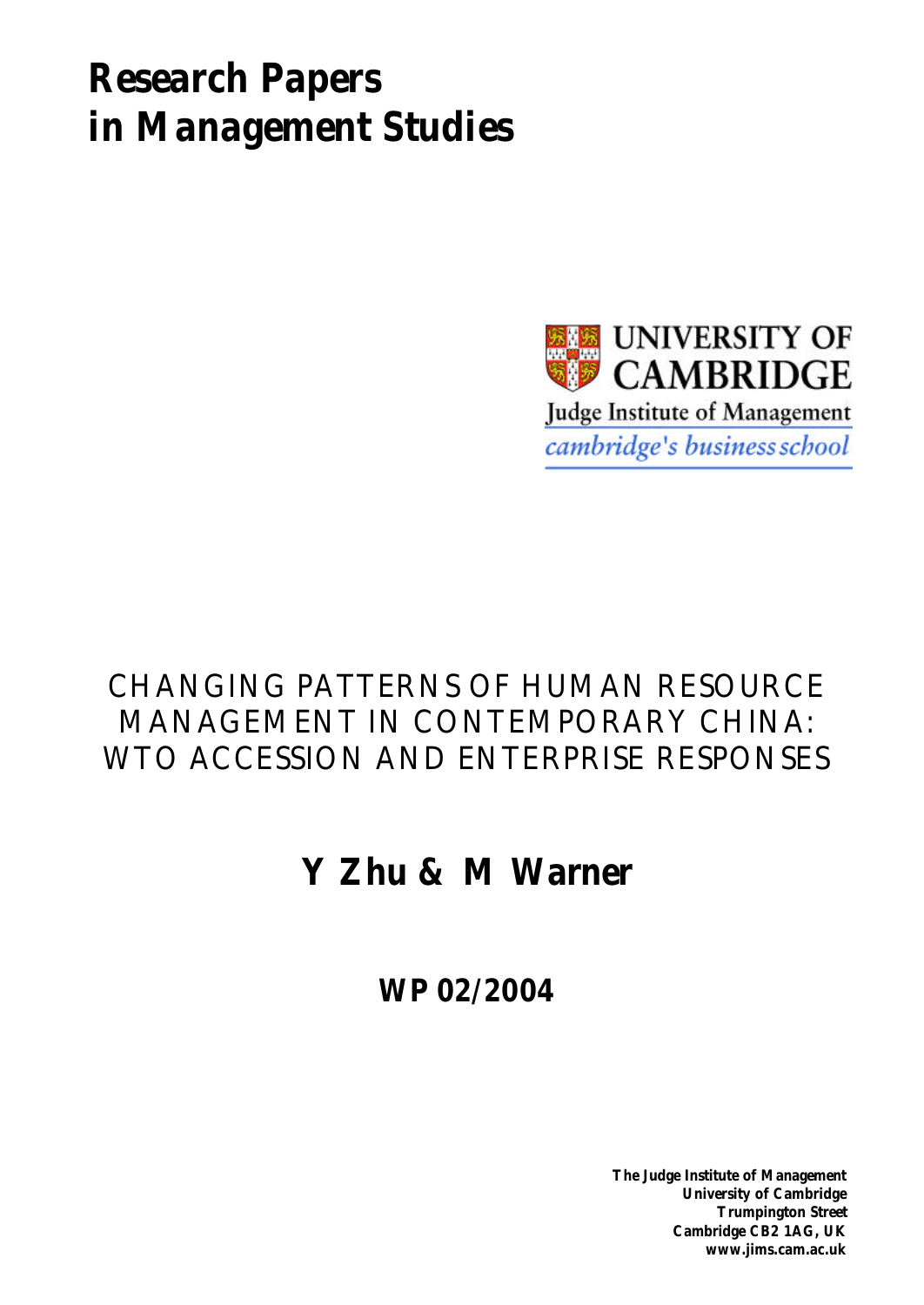These papers are produced by the Judge Institute of Management, University of Cambridge.

The papers are circulated for discussion purposes only. Their contents should be considered preliminary and are not to be quoted without the authors' permission.

## CHANGING PATTERNS OF HUMAN RESOURCE MANAGEMENT IN CONTEMPORARY CHINA: WTO ACCESSION AND ENTERPRISE RESPONSES

## **Y Zhu & M Warner**

### **WP 02/2004**

Accepted for publication in the *Industrial Relations Journal, 2004*

Ying Zhu Malcolm Warner Department of Management **Soute Access 15 and 1** Judge Institute of Management University of Melbourne **Combing the University of Cambridge** Tel: +44 (0) 1223 339700 Fax: +44 (0) 1223 339701 Email: y.zhu@unimelb.edu.au Email: m.warner@jims.cam.ac.uk

Please address enquiries about the series to:

Research Support Manager Judge Institute of Management Trumpington Street Cambridge CB2 1AG, UK Tel: 01223 760546 Fax: 01223 339701 E-mail: research-support@jims.cam.ac.uk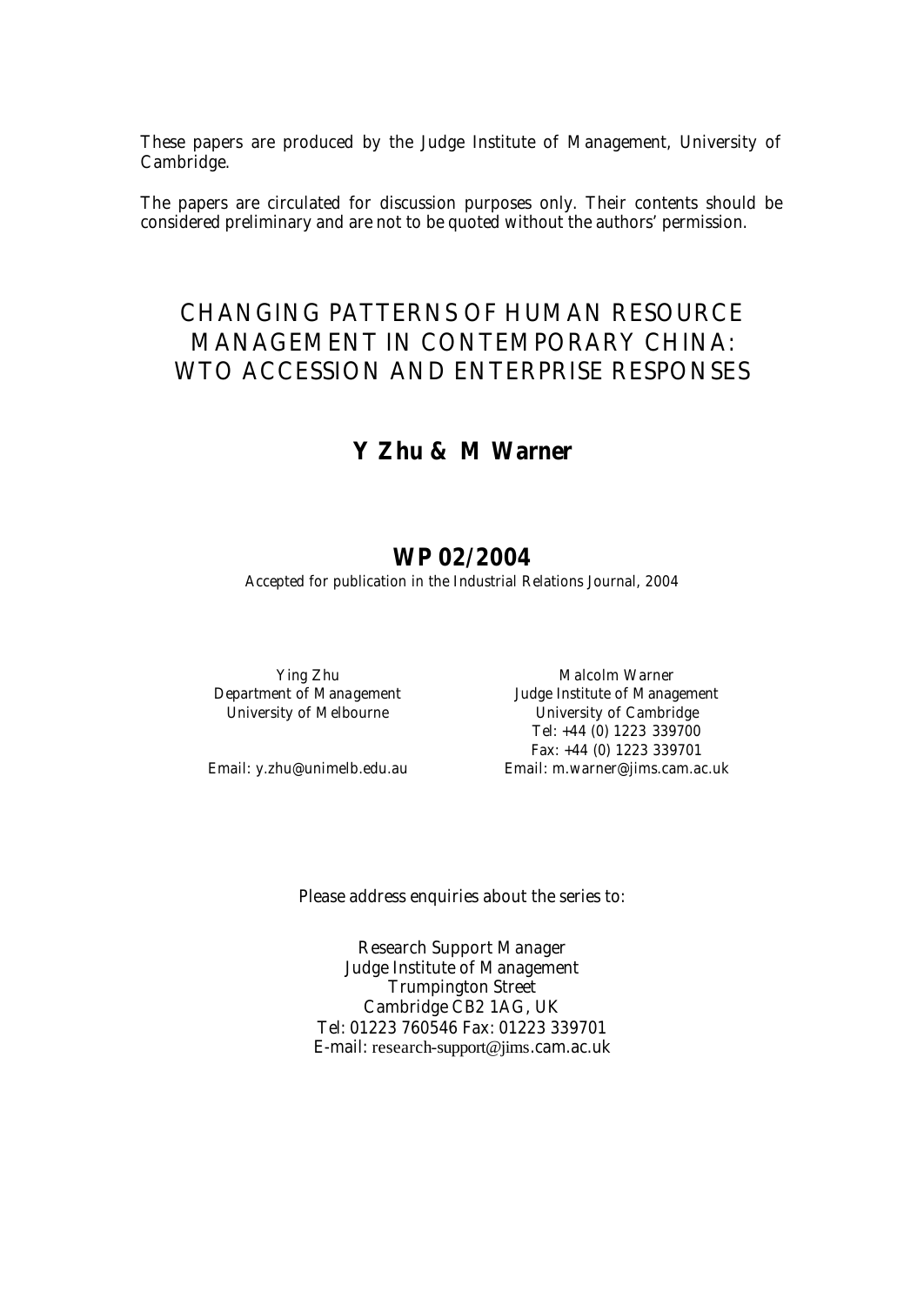# **Changing Patterns of Human Resource Management in Contemporary China: WTO Accession and Enterprise Responses**

### **Ying Zhu and Malcolm Warner**

#### *Abstract*

*This study examines the challenges facing China's increasingly complex human resource management (HRM) after its WTO accession and consequently the implications for further reform of government policy and enterprise-level HRM practices. The paper concludes that current HR practices are diverse between enterprises with different ownership, industry sector, location and history. The direction of future changes may depend on the level of involvement from external forces as well as internal strategies adopted by Chinese enterprises to survive.*

#### *Bio-data*

*Ying Zhu is Senior Lecturer in the Department of Management, University of Melbourne, VIC 3010, Australia Email: y.zhu@unimelb.edu.au*

*Malcolm Warner is Professor and Fellow, Wolfson College, Cambridge and the Judge Institute of Management, University of Cambridge, Cambridge, CB2 1AG, UK Email: m.warner@jims.cam.ac.uk*

*Key words: China; employment relations; globalisation; human resource management; trade unions; WTO*

*Acknowledgements: This research was funded by the University of Melbourne. We thank officials, managers, and academic colleagues in China for their support. Thanks to John Benson (University of Melbourne) for comments on an earlier draft.*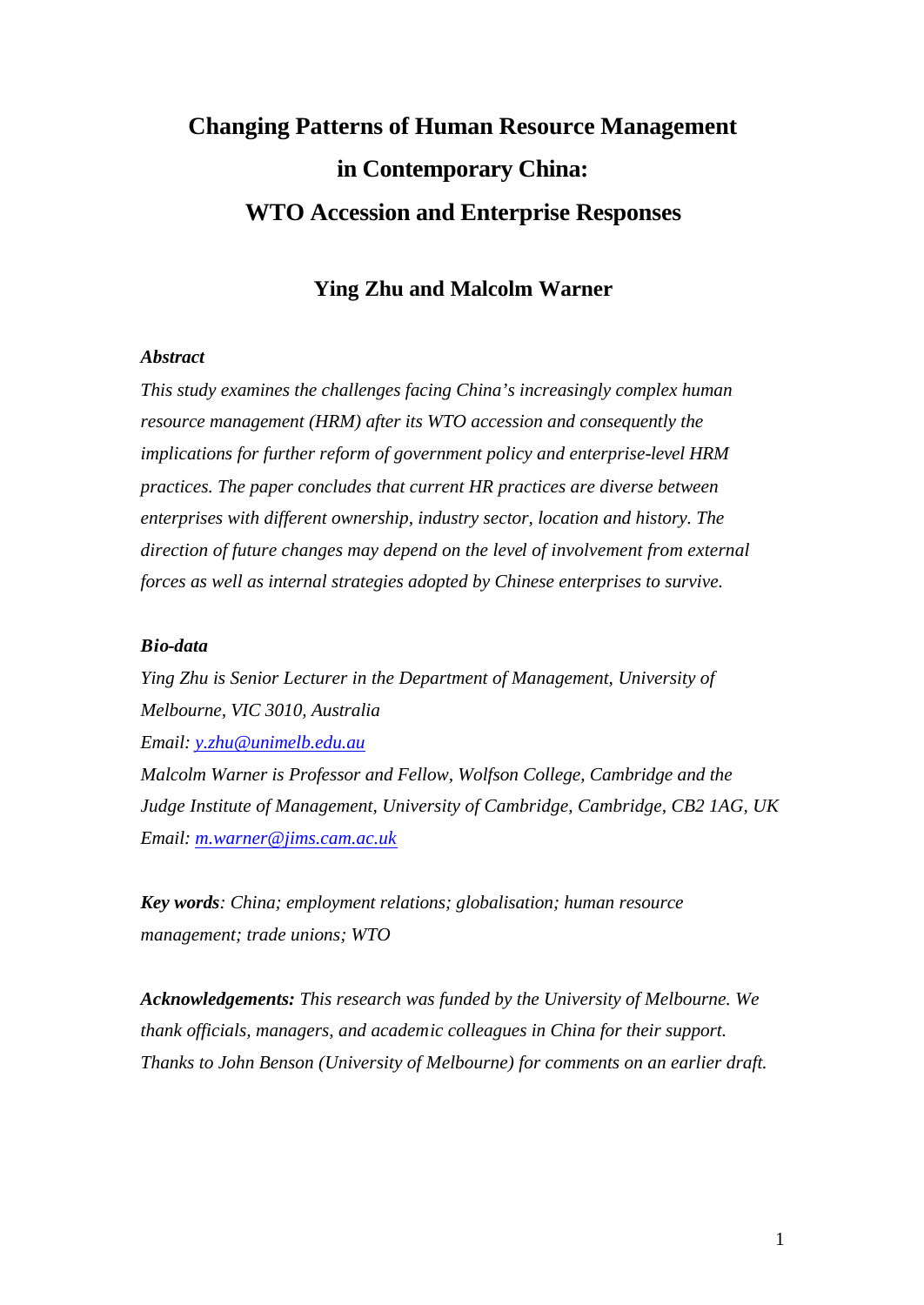## **Changing Patterns of Human Resource Management in Contemporary China: WTO Accession and Enterprise Responses**

#### **Introduction**

Since the People's Republic of China (hereafter to be referred to as China) formally signed up to join the World Trade Organization (WTO) in December 2001, under the leadership of the outgoing Prime Minister, Zhu Rongji and the retiring State President, Jiang Zemin, both praise and criticism have emerged from different interest groups not only within China but also globally. One of the critical areas of debate related to the implications of WTO membership for employment relations in China over a wide range of issues: the implementation of international labour standards; the role of trade unions; working conditions; wage-price factors in relation to cost of production and export competition in global markets; social protection and social inequality; 'efficiency' versus 'fairness and justice'; power of multinational corporations (MNCs); global division of labour versus Chinese labour diversity; and 'industrial democracy' versus 'power control and corruption' (see Chan and Chuen, 2001).

There has been no explicit blueprint of future developments in employment relations. China's accession to the WTO added an international dimension into the complicated domestic employment relations system. Pressures came along from international governing bodies, such as the ILO and WTO and other organizations such as the International Confederation of Free Trade Unions (ICFTU). They related to the issues of labour rights, the role of unions, and labour standards, involving the All-China Federation of Trade Unions (ACFTU) with over 100 million members, a 'huge army of labour', as well as raising broader concerns over human rights, social protection and political reform in China.

Therefore, it is crucial for both the international community and the Chinese people to seek a more informed perspective on the current situation and the future engagement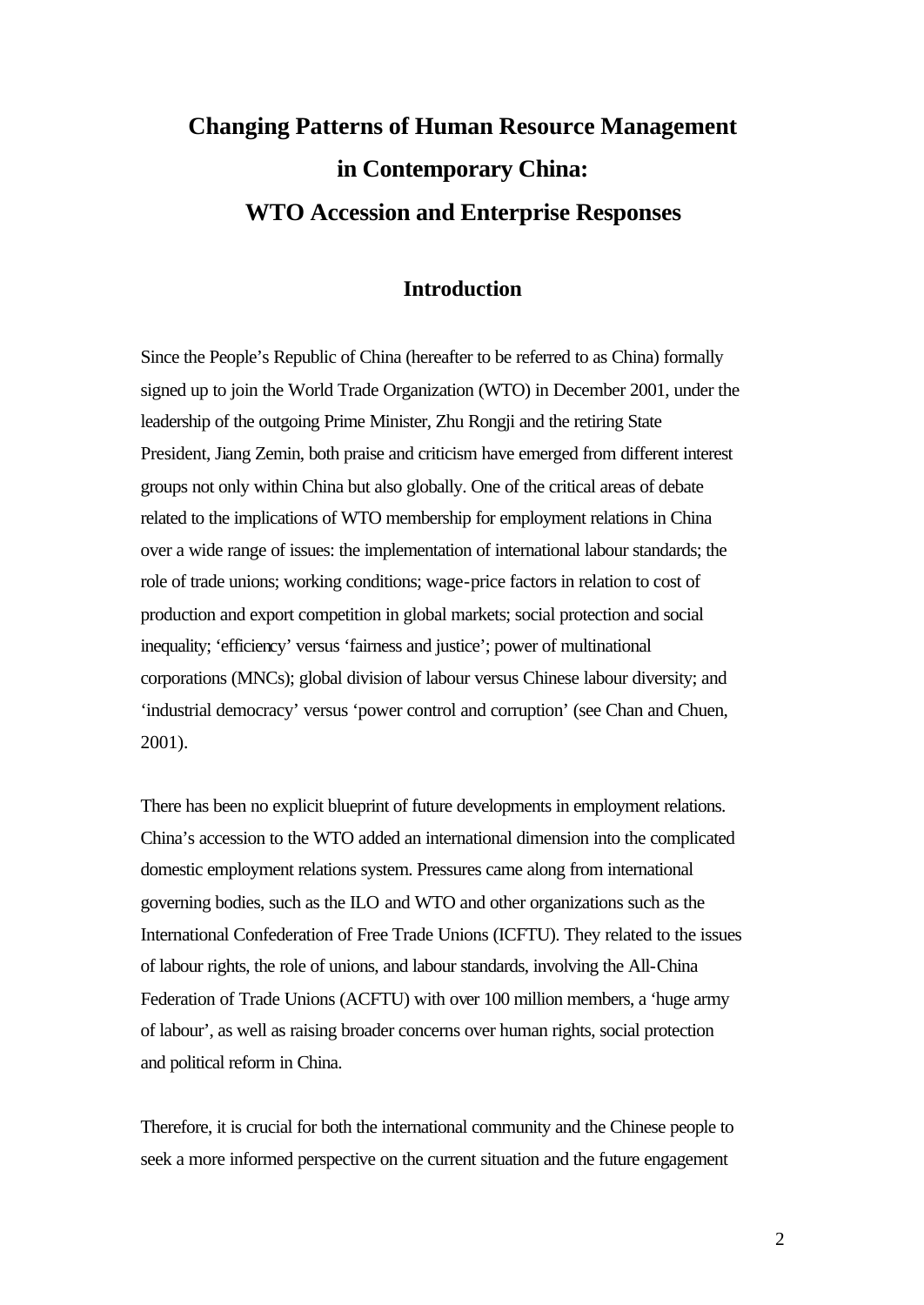of the Chinese economy into the global economic system, as well as China's further economic and political reforms. By considering these factors, the central theme of this paper aims to illustrate the state of current employment relations in China in relation to the global concern noted above, and the concerns and practices of HRM at enterprise-level in response to the recent WTO accession. Hence, this research enables us to tackle some theoretical and empirical issues including the question of convergence, the issue of change and consequence, and the policy implications.

This paper is structured as follows: Section 2 reviews the theoretical perspective of globalisation and debates on the labour market, employment and HRM. Section 3 provides background information on the external and internal factors that influence government policy and regulations. Section 4 presents a number of key case studies with different ownership, location, size, sector, market and histories in order to see the variety of challenges and HRM practices that may be associated with WTO accession. Section 5 discusses the findings of the case studies and identifies the need for improvement. Finally, we conclude the paper by highlighting current problems and possible future directions of China's engagement in the economy and its own future path of reform.

#### **Theoretical perspectives**

China's accession to the WTO opened a new page of China's reform and further engagement in the process of globalisation. So far, a clear division has emerged in the theoretical debates about globalisation between three major streams of thought: first, the positive *neo-Liberal* approach claims that the current process of globalisation will encourage free trade and investment across countries and eventually create more economic prosperity for everyone; second, the negative *neo-Marxist* approach claims that the outcome of globalisation would be more inequality and disparity between north and south and that the international governing bodies such as the WTO, World Bank and International Monetary Fund (IMF) are serving the interests of the powerful north and its alliance of MNCs; and third, a relatively *neutral* approach claims that globalisation is a 'double-edged sword' which may bring both benefits and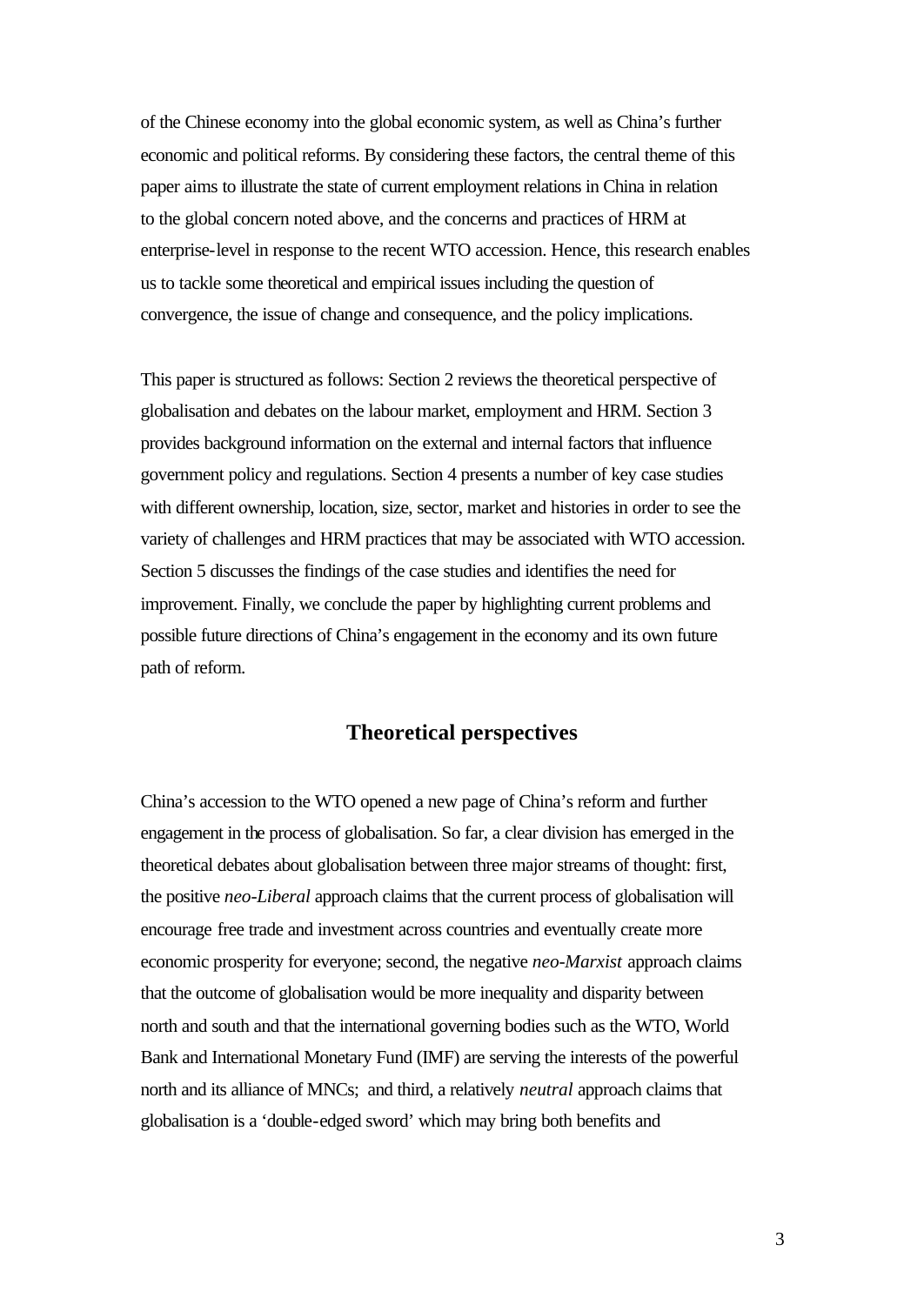disadvantages to countries or communities, and the critical question is how well people manage it (see Zhu, 2000, 2002a and 2002b).

An important aspect of the debate is about the impact of globalisation on the division of labour and human resources in the East Asian region (see Warner, 2002: 384-398). Several important issues need to be considered here. The *first* issue is about the international division of labour. Since labour is one of the major resources of Asian developing countries, the labour market will be one of the first to register the effect of economic changes (Warner, 2002: 388). Certainly, China is possibly the most typical example. However, critics regard globalisation as being part of a 'zero-sum game' that suggests some people get all the benefit versus other people get nothing, in other words, there are uneven distributions between the players (Warner, 2002: 388). In addition, the competition between developing countries by providing cheap labour to attract foreign investment may eventually result in a 'race to the bottom' (Chuen, 2001: 34). Critics argue that the current agreement within the WTO has further consolidated the developed countries' already vested monopolies in technology, knowledge, and capital, and it is now impossible for developing countries to break through the existing international division of labour. In fact, one may argue, it is more likely that developing countries will become confined to an arena of competition in which they will be fighting among themselves for shares in the labour-intensive sector of export-processing industries (Chuen, 2001: 34).

The *second* issue is about changes in employment/unemployment via the process of globalisation. Advocates of the WTO argue that liberalized international trade will increase both employment and incomes among trading-partner nations. However, the opposition believes that entry into the WTO is unwise, as the odds are stacked against the new entrants whose domestic industries may be adversely affected once tariff and non-tariff barriers come down (Sachs and Woo, 2003; Warner, 2002: 388). The consequence would be greater labour surpluses, lower wages, more unemployment and economic stagnation. Other social problems would also emerge, such as insufficient social protection, greater inequality and social unrest.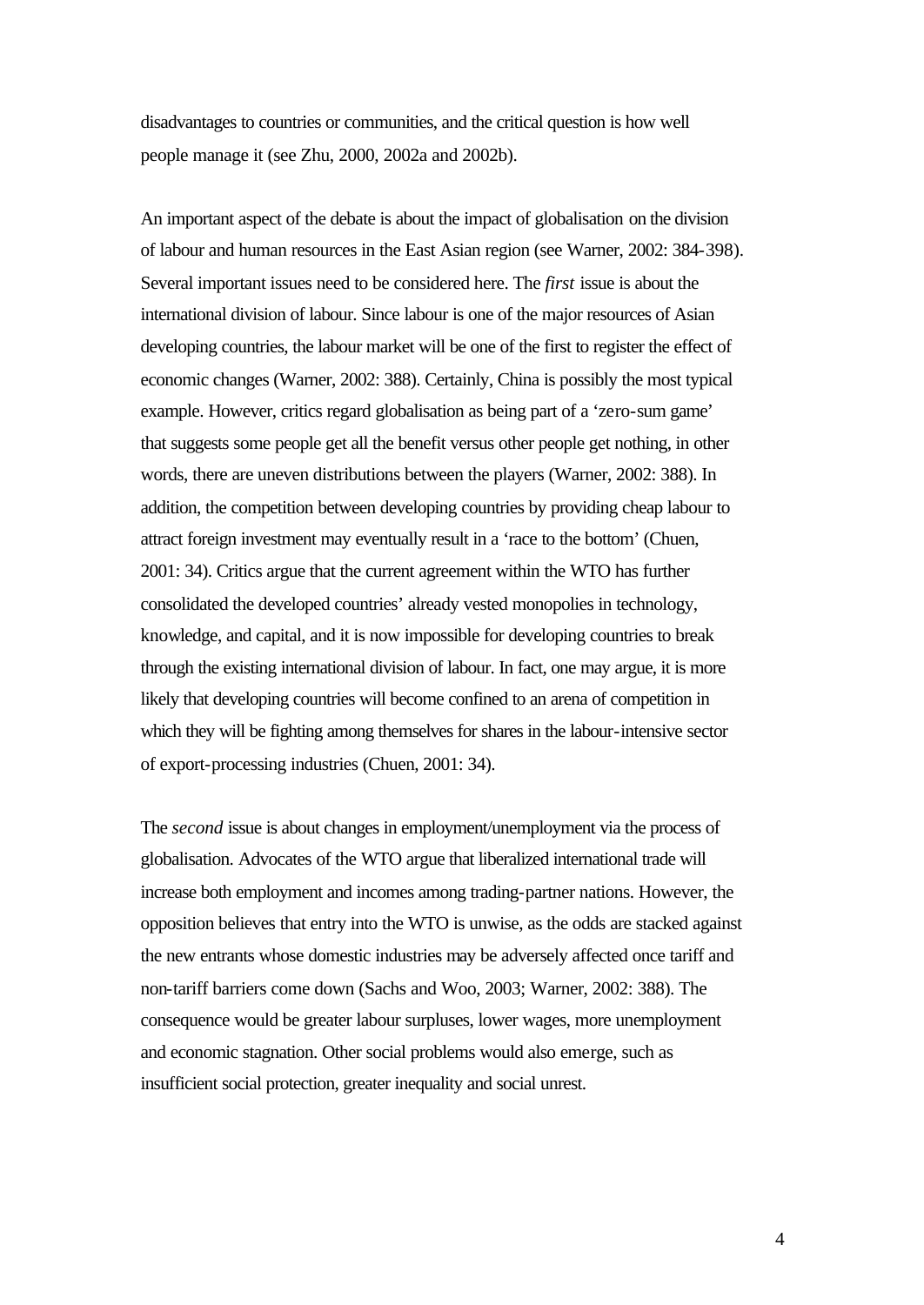The *third* issue relates to the enterprise-level management of human resources. The restructuring of industries under the political pressure of globalisation has led to a number of consequences, such as the relocation of factories, downsizing and retraining (Warner, 2002: 392). These shifts created new enterprise-level HRM practices, such as recruitment flexibility, fixed-term employment contracts (rather than life-time employment), performance-based compensation and rewards, training and career development, as well as an emphasis on commitment and motivation towards the organization and work. Those so-called Western-style HRM practices may be found in particular MNCs operating in Asian developing economies. However, it is not yet clear whether the general trend is towards a 'convergence' or 'divergence' of approaches (see Rowley and Bae, 2002), although China's WTO accession may have significant social and economic consequences outlined in the following sections.

#### **Changing external and internal environments**

WTO accession is the latest factor eroding Chinese economic and political isolation and its employment relations system responds to external pressures and internal demands.

#### *The impact on economic sectors*

Certainly, the impact of WTO entry is by no means uniform across economic sectors. The agriculture sector is predicted to experience strong overall consequences via the lowering of the average tariff below 17 percent and the wind-down of government subsidies to its exports (Chen, 2002). Resource reallocation, primarily of rural labour, will flow toward other sectors, such as to urban labour-intensive industries.

The manufacturing sector may experience an unclear overall outcome from WTO entry. Generally speaking, China agreed to reduce average tariffs from 24.6 percent in 1997 to 9.4 percent by 2005 (with a limited number of exceptions) (Chen, 2002). Some sub-sectors are said to benefit from expanded foreign markets and will further extend their comparative advantage, such as in the case of labour-intensive products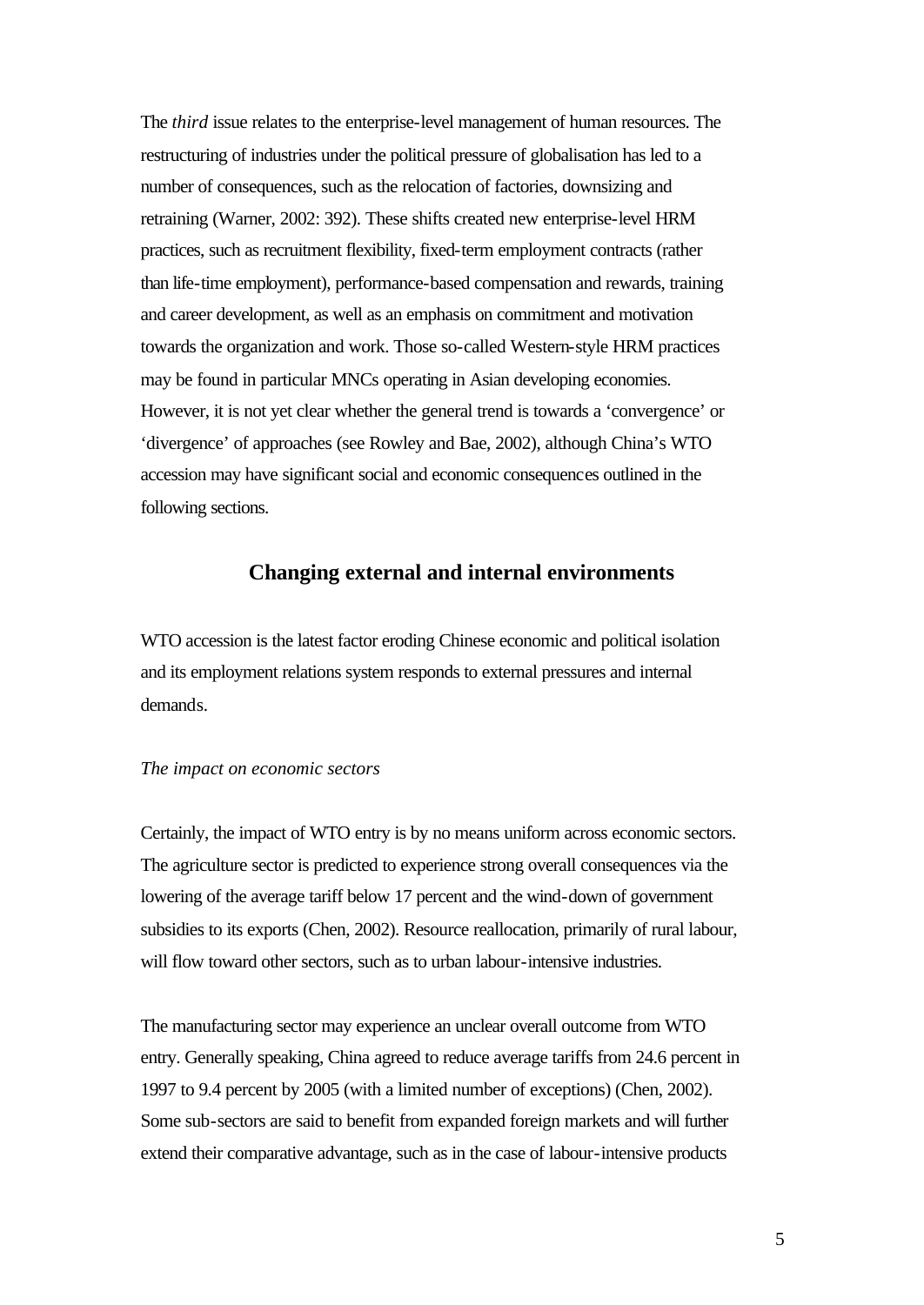like footwear, textiles, toys and umbrellas. Industries that have recently developed out of their infancy and have become capable of competing with foreign firms are more likely to meet the challenge of increased trade and experience restructuring efforts to consolidate their businesses and become competitive. These include consumer electronic industries and the shipbuilding industry. Industries such as aerospace, beverages, computers and consumer chemical goods will have a more difficult time due to more foreign competition vis-à-vis relatively less productive local industries (Chen, 2002).

The service sector is predicted to experience strong overall effects from WTO accession via major reductions of entry barriers in the areas of distribution, professional services and telecommunications services. Foreign competition, it is predicted, will prevail in banking, insurance, professional and technical services (including accounting, engineering, legal, management, taxation and urban planning services). In fact, it is expected that foreign involvement in these areas will force local firms to reduce their costs and at the same time to provide better services (Chen, 2002).

#### *The impact on employment relations*

WTO accession also leads China to a situation where it is more likely that it will be closely monitored by international bodies, such as the WTO and the ILO, on trade regulations and labour standards, according to relevant international conventions and regulations. By the end of May 2003, China had ratified 23 ILO conventions, on paper at least, including three of the seven relating to fundamental rights (No. 100 on discrimination, and No. 138 and 182 on child labour) (ILO website, 2003; Lin, 2002). The conventions on freedom of association and forced labour have not been ratified yet.

WTO accession, additionally, builds up the international pressure on China to implement and follow international conventions. On the one hand, labour issues are no longer left in the domestic domain but are now linked with international trade and international diplomatic relations. Greater invigilation of trade and labour standards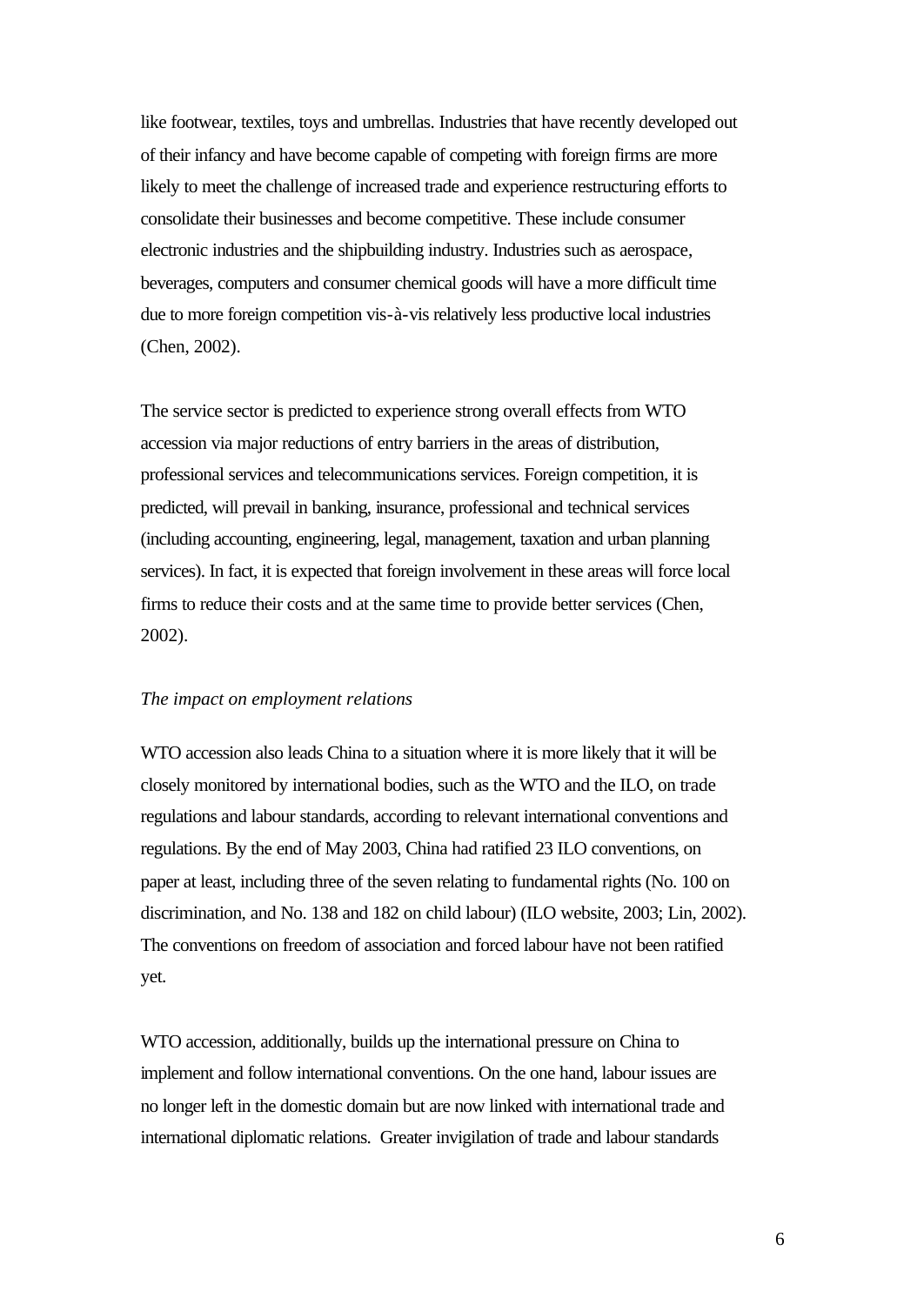within the WTO comes from Western trade unions, consumer groups, NGOs, and other countries' governments and international bodies.

On the other hand, there is an increasing pressure from different internal interest groups inside China. There had been existing problems within the Chinese employment relations system before China joined the WTO and these have been well documented in previous research (see Benson and Zhu, 1999; Ng and Warner, 1998; Zhu, 2002b; Zhu and Warner, 2001). However, WTO accession we would argue accelerates the conflict of interests among different groups, mainly due to further labour segmentation in China, accompanied by the growing diversity of ownership, new distribution patterns and restructuring of industries.

The problems can be illustrated in the following ways. The first relates to labour market development and regulation. The Chinese labour market is still in a 'nascent' stage, where regulation is insufficient to match the demand for and the supply of labour in detail, as well as the lack of transparent information. A relevant phenomenon in China is that a combination of a relatively 'novel' kind of employment relations introduced by MNCs since the economic reforms, co-exists with a nineteenth-century type of master-servant employment relations mainly found in small domestic private firms, alongside half-way reformed state-owned enterprises (SOEs). This situation adds difficulties to the relatively homogeneous existing labour market regulation regarding implementation and enforcement, not withstanding the difficulties of the concept of 'rule of law' and other political and cultural barriers to labour law reform in China (see Zhu, 2002b).

Second, the existing problems of shortages of skilled labour *versus* oversupply of unskilled labour leads to even sharper competition for qualified workers among SOEs, foreign-owned enterprises (FOEs) and domestic private enterprises (DPEs) than earlier in the reform process. Consequently, a reasonably adequate human resource development (HRD) system is needed, for both government and individual enterprises, to address the issue of skill shortages (see Benson and Zhu, 2002).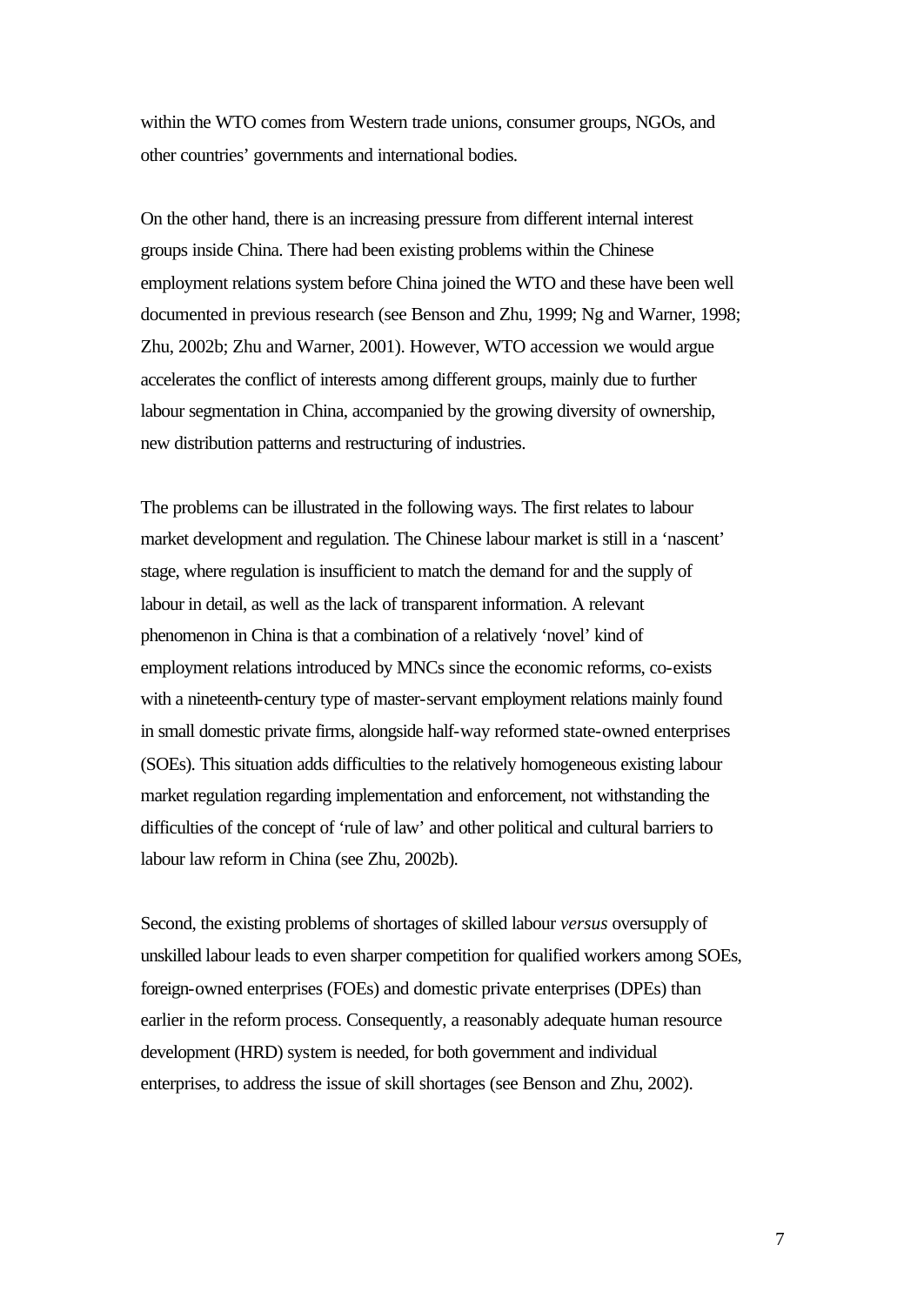Third, there is an unregulated labour market of internal migrant workers who are predominately peasants who came from the countryside to the cities without government registration and work permits; in Chinese terms, they are known as *mangliu*, that is, the 'floating population'. The estimated number of this population may be over 100 million (Zhu, 2000). Related issues such as employment contracts, wages and working conditions, and welfare entitlements are ill defined among this group of people.

Following further opening up of the domestic market in the next five years or so, according to the WTO agreement, the boundary between the Chinese domestic market and the international market will become even more blurred. As an international production location, China will, in our view, attract more foreign investment and that will increase the competition not only between indigenous companies and foreign companies but also among the FOEs themselves.

Furthermore, there are more complex labour-management relations in SOEs, FOEs and DPEs. Since the beginning of the economic reforms, labour-management relations has changed from an initially 'symbolic' status - as the Party/State claimed that workers were the 'masters' (*zhuren*) of SOEs and collective-owned enterprises (COEs) - to more recent explicitly 'functional' relationship as 'employees and managers' in most enterprises, including FOEs and DPEs (see Zhu and Warner, 2001). Under the new *status quo*, management enjoys increasing power over issues such as hiring and firing employees, the details within labour contracts, the determination of wage levels, the opportunity of promotion, and other welfare entitlements. Competition and insecurity among employees, it is alleged, have become even more apparent since China's WTO accession (An, 2002).

The last issue is the social consequences of the transition process: that is, lay-offs, unemployment, insufficient social protection networks and social inequality. Since the government speeded up the reform of SOEs, there has been an increasing number of lay-offs and greater unemployment. According to official data, 26 million SOE employees were laid-off between 1998 and the middle of 2002 (*People's Daily*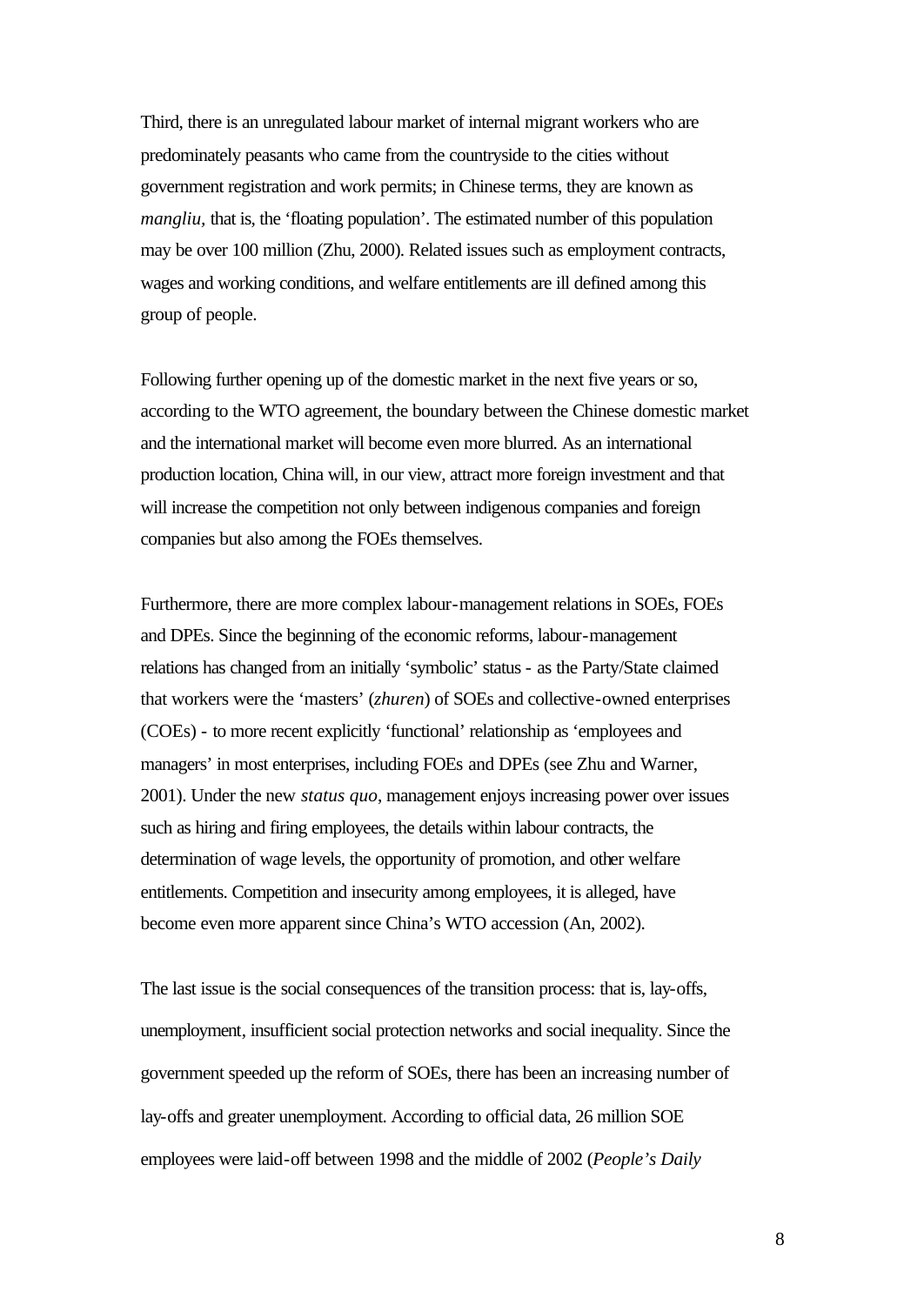*Overseas Edition, November 12, 2002*) 1 . The number of unemployed was 14 million in 2002 (Yuan, 2002). The *effective* rate of urban unemployment reached 7 percent, with total accumulated unemployment rising to 22 million but this did not include rural surplus labour (ibid). These figures are much lower than other independent reports, with more than a 10 percent unemployment rate estimated by one expert (ibid).

China, however, defines the jobless in a highly distinctive way (see Lee and Warner, 2004). According to the State Statistical Bureau, unemployment denotes the urban registered unemployed who (a) possess non-agricultural residence; (b) are within a certain age range (16 to 50 for males and 16 to 45 for females); (c) are able and willing to work; and (d) have registered with the local labour bureau for employment (Chinese Labour Statistical Yearbook, 1997: 588). Only the unemployed by these criteria qualify for what are known in China officially as 'unemployment benefits'. We must also note another form of joblessness that is perhaps more pervasive -'hidden' unemployment' - referring to workers, often in the State sector, who have been 'laid-off' (*xiagang*). The State Statistical Bureau defines 'laid-off' workers to be 'workers who have left their posts and are not engaged in other types of work in the same unit, but still maintain a relationship with the unit that they have worked' (Chinese Labour Statistics Yearbook, 1997: 588). Those 'laid-off' are only given very basic living subsidies (*shenghuofei*) at subsistence level, instead of 'the dole'; they are not included in the registered unemployment-rate.

l

 $<sup>1</sup>$  People who were laid-off would stay at the Centre of Re-employment within enterprises but not be</sup> registered as unemployed persons for three years. However, this scheme was phased out in 2003.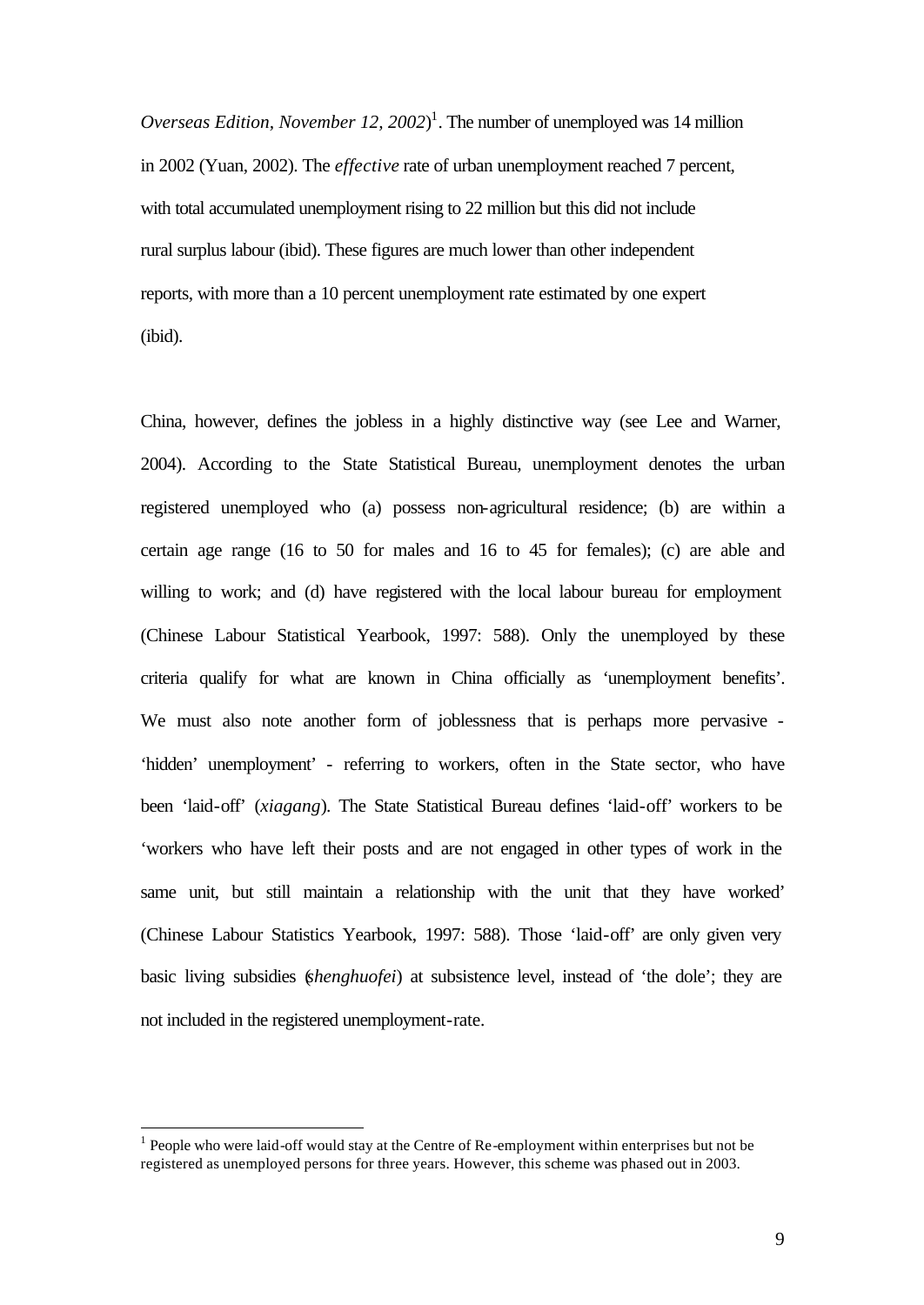In contrast to the increasing number of unemployed, the number of re-employed has been deteriorating. For example, the official data shows that the rate of reemployment continues to decline from 50 percent in 1998 to 42 percent in 1999, and then a further decline to 35 percent in 2000 and 31 percent in 2001 (Huang, 2002).

There has been an incremental change vis-à-vis China's labour regulations (see Zhu, 2002b). In September 1990, the People's Congress of China approved the 'ILO Convention on Tripartite Negotiation'. In 1994, the Labour Law was approved by the Congress and implemented in the following year. In 2001, the Trade Union Law was revised in order to fit in certain international standards; as the Chinese put it, 'connecting the international tracks' (*yu guoji jiegui*).

Institutionalisation and legalization constitute the main efforts made by the government to cope with the challenge from both internal and external pressures. It seems that external pressure is more effective to persuade the government to change, such as the release of independent union activists by the Chinese government under pressure from the US government, training union leaders and developing a tripartite system under the guidance and support of the ILO Beijing Office (Feng, 2002b), and engaging in anti-dumping legal action as well as restraining 'labour exploitation' and 'unacceptable working conditions' (Feng, 2002a). Due to the political system in China, internal pressure is rather cautious, even surreptitious, compared with external pressure that is more open and direct. The concerns of the Chinese regime about its national reputation, economic benefits and geo-political influence may lead to more constructive policies here as a result of such external pressure and criticism.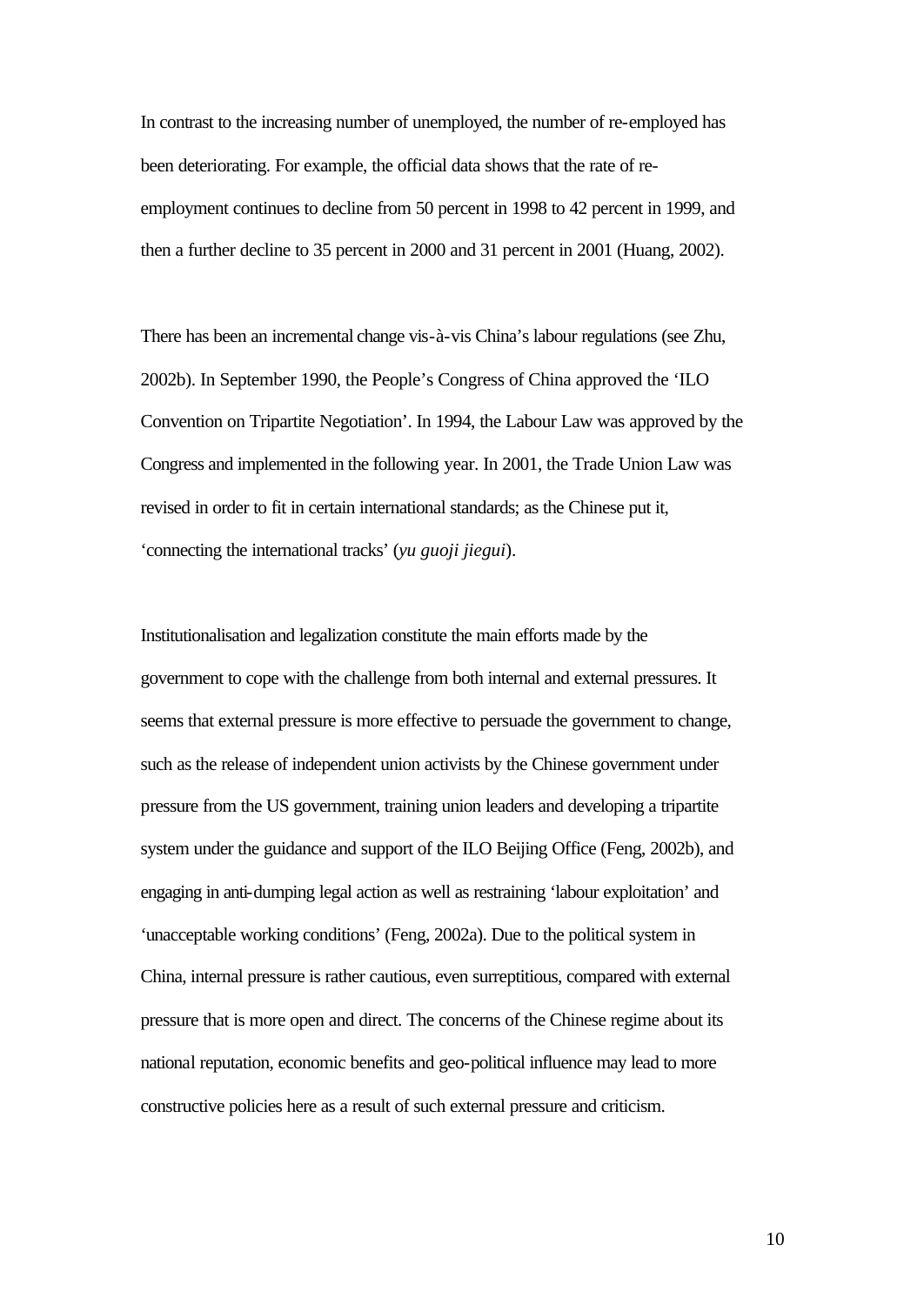In order to understand what actually happens at enterprise-level in terms of human resource management as a result of WTO accession, we now turn to our empirical fieldwork investigation in 12 enterprises.

#### **Enterprise case studies**

One of the co-authors of this paper carried out on-site interviews in 12 enterprises between September and November 2002, to provide the data for both co-authors to analyse and evaluate. The cases were selected from among a larger set of enterprises that had contacts with the China Labour College in Beijing. The rationale of selecting these sample enterprises includes: first, different locations including the cities of Beijing, Chengdu, Nanjing and Shanghai that represent the balance between the coastal and inland regions; second, variety of representation in terms of *ownership*, *size*, *industry* and *history* (see Table 1). Each case study involved meetings with a senior manager, the personnel manager and the union leader. Additionally, meetings with employees were also held where appropriate. Company documents were collected for background information.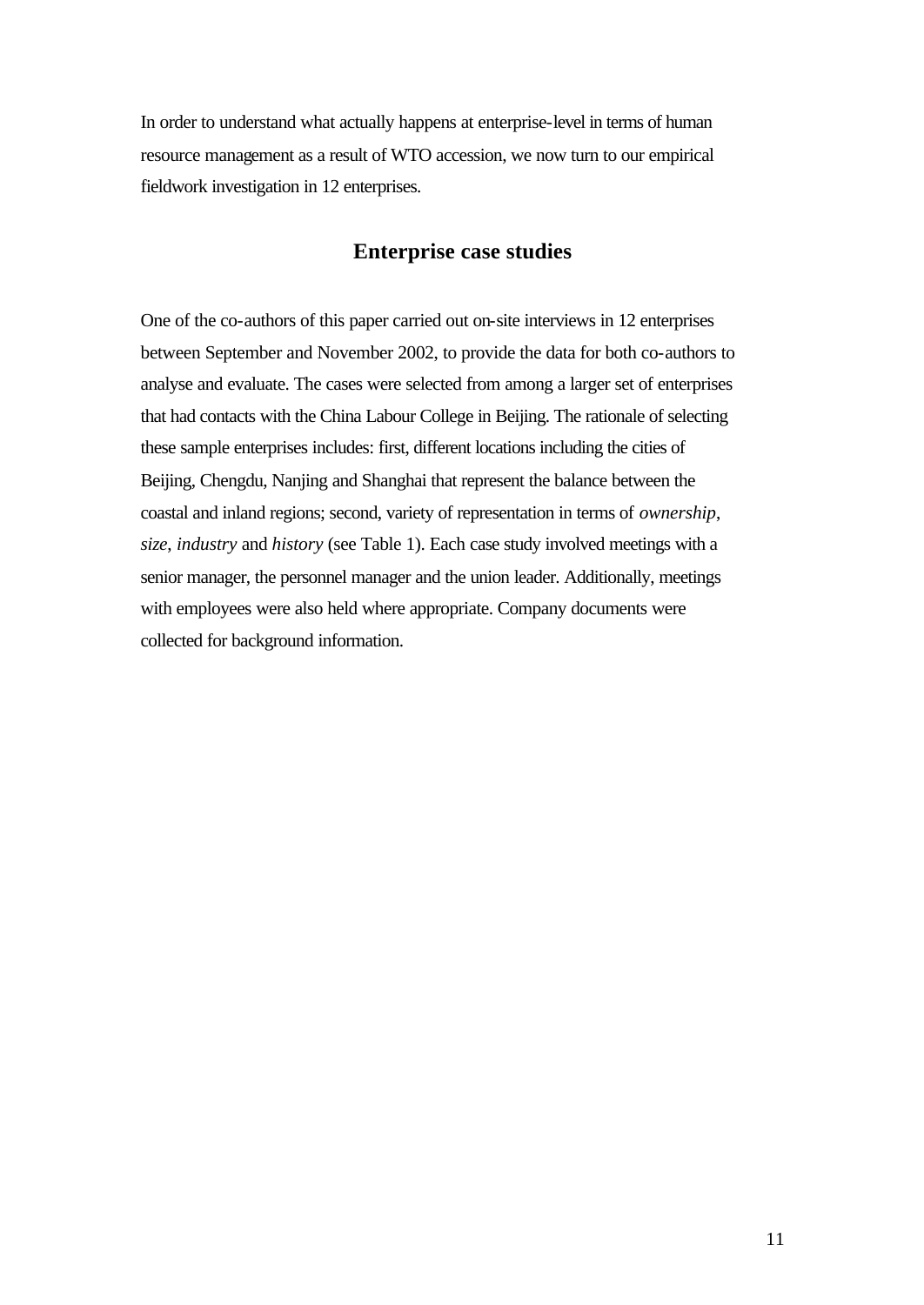| Firm                               | Ownership          | Age                    | Location       | <b>Size</b>                               | <b>Business</b><br>Turnover                                                                 |          | Market                           |  |
|------------------------------------|--------------------|------------------------|----------------|-------------------------------------------|---------------------------------------------------------------------------------------------|----------|----------------------------------|--|
|                                    |                    | (years)                |                | (No. of employees)                        |                                                                                             | (Yuan    |                                  |  |
|                                    |                    |                        |                |                                           |                                                                                             | million) |                                  |  |
| E1                                 | <b>SOE</b>         | 30                     | <b>Beijing</b> | 40,000 (in Beijing)                       | Bank                                                                                        | 50,000   | Domestic                         |  |
| $\mathrm{E2}$                      | SOEs/Group         | <b>30 SOE</b><br>6 JSE | Nanjing        | 10,000                                    | Manufacturing and trading of machinery and<br>clothing, and other businesses                | 4,800    | Overseas (75%)<br>Domestic (25%) |  |
| $\mathop{\mathrm{E3}}$             | SOE/JSE            | <b>30 SOE</b><br>4 JSE | Nanjing        | 800                                       | Wholesale & retail of electronic appliances                                                 | 2,600    | Domestic                         |  |
| $\mathbf{E}4$                      | SOE/JSE            | <b>30 SOE</b><br>4 JSE | Chengdu        | 550                                       | Manufacturing of machinery                                                                  | 300      | Domestic                         |  |
| ${\rm E}5$                         | JV (Sino-Japanese) | 9                      | Shanghai       | 800                                       | Manufacturing and trading of fax machines                                                   | 1,000    | EU & US (80%)<br>Domestic (20%)  |  |
| E <sub>6</sub>                     | WOFE (US)          | 9                      | Shanghai       | 1,600                                     | Manufacturing and trading of medicine and<br>equipment                                      | 5,800    | Domestic                         |  |
| $\mathop{\rm E{}}\nolimits$        | WOFE (Dutch)       | 9                      | Shanghai       | 7,000                                     | Manufacturing and trading of hi-definition TV and<br><b>DVD</b>                             | 3,000    | Domestic                         |  |
| $\mathop{\hbox{\rm E}}\nolimits 8$ | WOFE (US)          | 11                     | Beijing        | 700                                       | Software R&D and marketing                                                                  | 5,000    | Domestic                         |  |
| E <sub>9</sub>                     | <b>DPE</b>         | 9                      | Nanjing        | 150                                       | Software R&D and marketing                                                                  | 100      | Domestic                         |  |
| E10                                | <b>DPE</b>         | 12                     | Nanjing        | 1,000 (in Nanjing)<br>6,000 (nation-wide) | Trade and production of electronic and electrical<br>products, automobile, and real estate. | 4,800    | Overseas (10%)<br>Domestic (90%) |  |
| E11                                | <b>DPE</b>         | 5                      | Nanjing        | 1,900                                     | Manufacturing and trading of DVD, telecom and<br>PC                                         | 2,400    | Overseas (50%)<br>Domestic (50%) |  |
| E12                                | <b>DPE</b>         | 9                      | Chengdu        | 850                                       | Manufacturing and trading of animal nutrition $\&$<br>agricultural goods                    | 500      | Domestic                         |  |

SOE – state-owned enterprise; JSE – joint stock enterprise; JV – joint-ventures; WOFE – wholly-owned foreign enterprise; DPE – domestic private enterprise.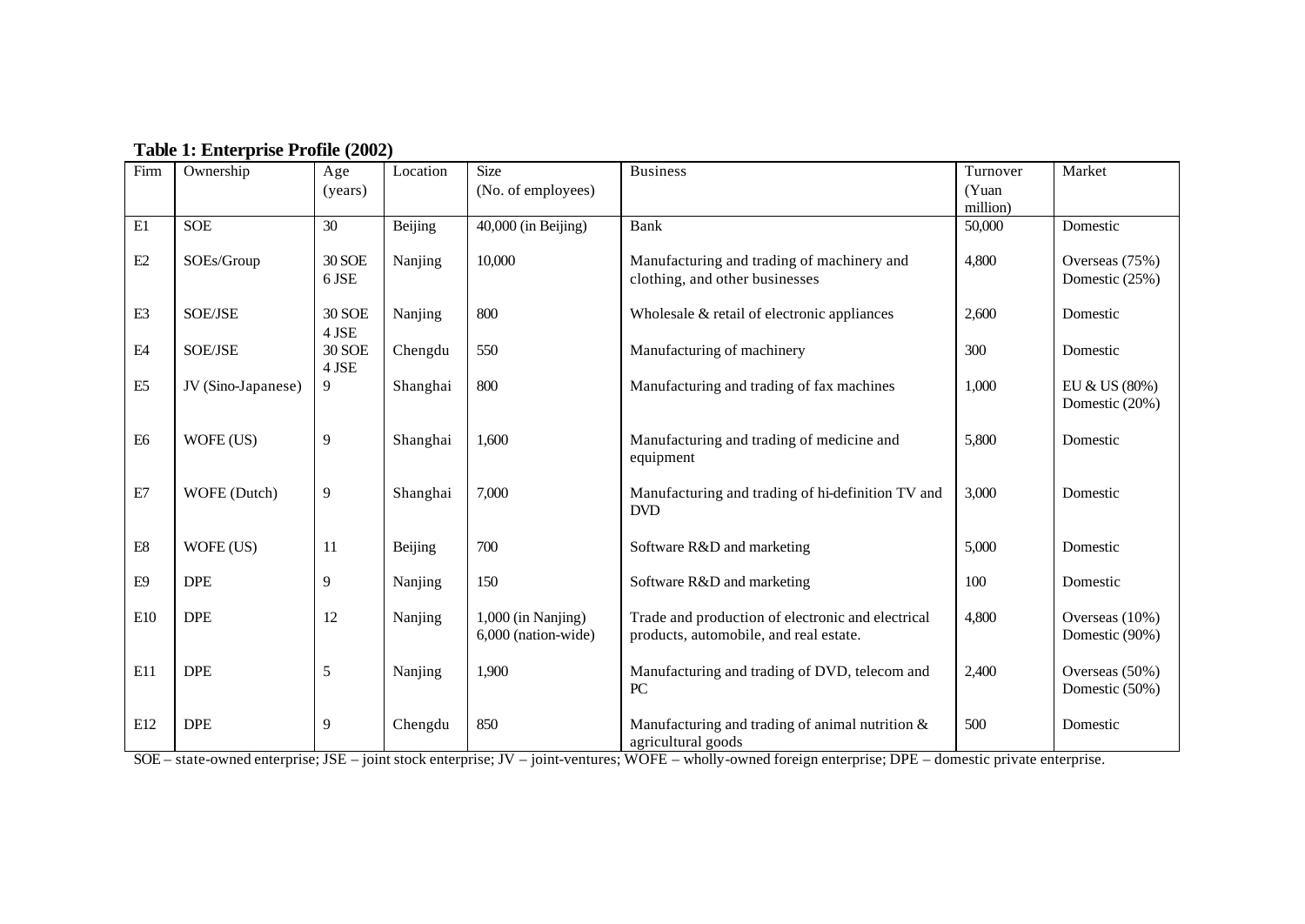This research is based on the models devised by Benson *et al.* (1998), Benson and Zhu (1999), Benson *et al.* (2000) and Ding *et al.* (2000) from their previous research on the transformation of HRM in China. This paper attempts to continue the investigation of the development of HRM policies and practices in Chinese enterprises, in particular coinciding with the crucial time of WTO accession. Based on the previous research on China, we test the following six hypotheses:

- *1. Ownership enterprises with different ownership have different HRM practices and the greater the degree of foreign ownership, the more likely that formal HR practices will be adopted with fewer in SOEs and DPEs.*
- *2. Size the larger the number of workers employed in the enterprise, the more likely formal HR practices will be implemented.*
- *3. Market externally market-oriented enterprises are more likely to adopt formal HR practices.*
- *4. Sector new economy oriented or high value-added enterprises are more likely to carry out formal HR practices.*
- 5. *Region coastally located enterprises are more likely to implement formal HR practices.*
- *6. History recently established enterprises that have a weaker relationship with the traditional State planning system are more likely to use formal HR practices*

#### *Overview of enterprise case-study responses*

Before getting into the details of HRM practices, we need to depict a general picture of the challenges facing these enterprises and their responses towards them in the context of WTO entry. We illustrate these issues using the categories of the three enterprise groups noted above, namely SOEs, FOEs and DPEs. We thus now set out the organizational and HR characteristics of each of the case studies we investigated.

Among the four SOEs, Case E1 was one of the leading banks in China of over 30 years standing. WTO accession has built up competition in financial markets as well as in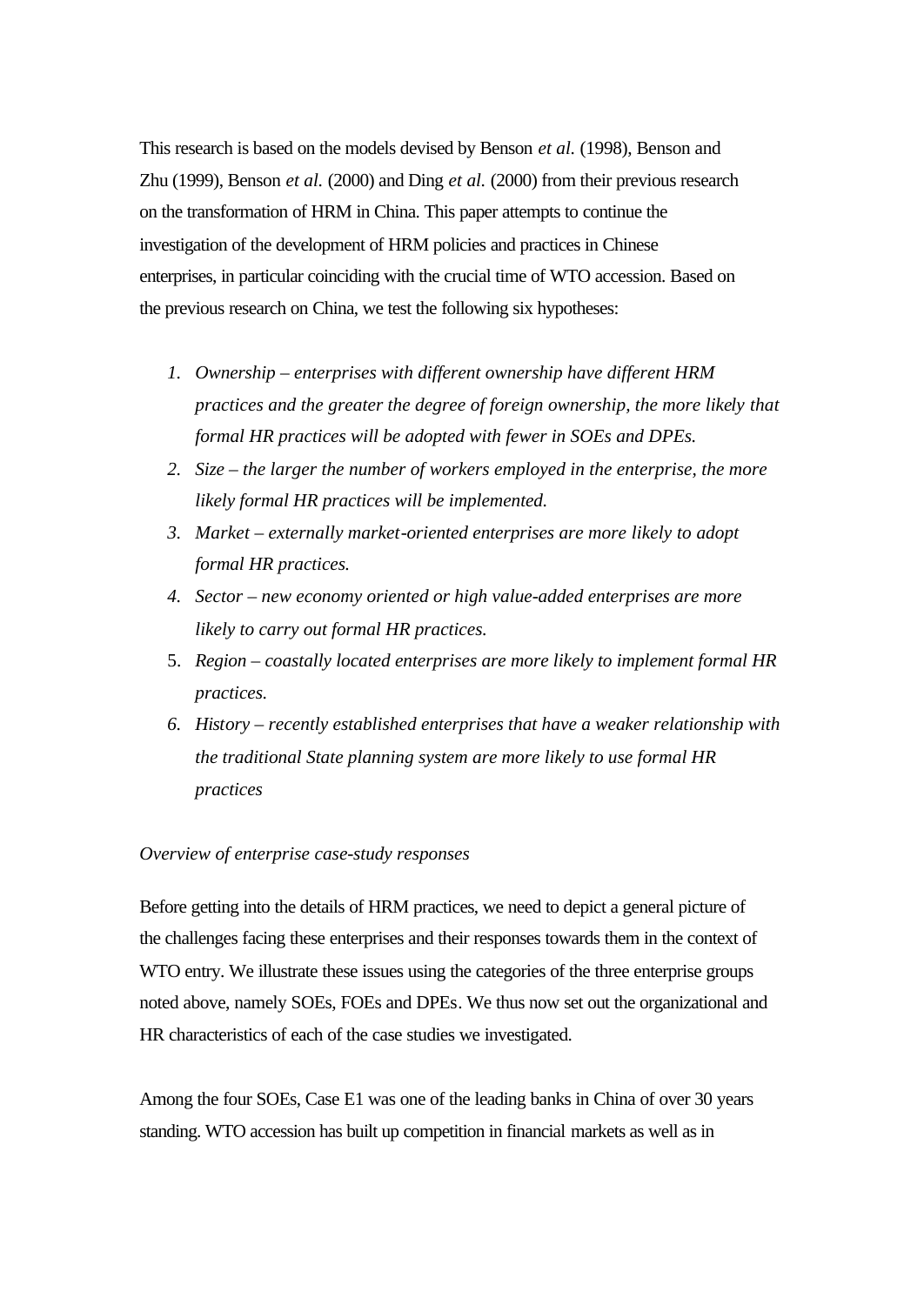labour markets, so capable employees now have more choice and foreign-owned banks offer more attractive compensation packages to attract the experienced employees of State-owned banks. The crucial challenges for the bank are the urgent need to train their existing employees and upgrade the entire quality of their staff and to retain capable and experienced employees. Policies on HRD, the salary/incentive package, performance evaluation, and promotion have become crucial part of HRM strategies in E1 (fieldsurvey).

Case E2 is a State-owned group corporation, formed after a merger in 1996 between two former State-owned machinery and clothing export-import companies, each with over 30 years' history. Its businesses had been diversified and the company shares were publicly sold on the Shanghai and Shenzhen Special Economic Zone (SEZ) Stock Market in recent years. The difficulties in E2 were related to its history with many older and superfluous employees and the burden of providing social insurance for retirees who were predominately not contributors<sup>2</sup>. New HR policies, such as introducing a new salary system, more training, wider promotion, and autonomous working environment emerged as important requirements for E2 to improve its competitiveness.

Case E3 was a firm established in 1956 as a SOE, in charge of planning and distribution of electrical machinery and chemical products, under the leadership of the Jiangsu Provincial Bureau of Commerce. It adopted the 'managerial responsibility system' with autonomy and self-reliance in 1990 and converted into a JSE in 1998 with 30 percent of State shares, 20 percent of other corporate shares, and 50 percent of staff shares. The management believed that WTO accession had a limited influence on how the firm would compete. Their policies on HRM were mainly about implementing goal-oriented (eg. total sales) performance and reward systems. A flexible model with an emphasis on qualifications, experiences and skills was seen as more important than the traditional seniority based system.

Similarly, Case E4 was also a firm established in the 1950s as a relatively small SOE located in the Western region (Chengdu). Under the government policy of 'holding the

l

 $2^{2}$  Most of these retirees left work and retired before the social security system was established and now their benefits are obtained by using the current employees' contribution scheme.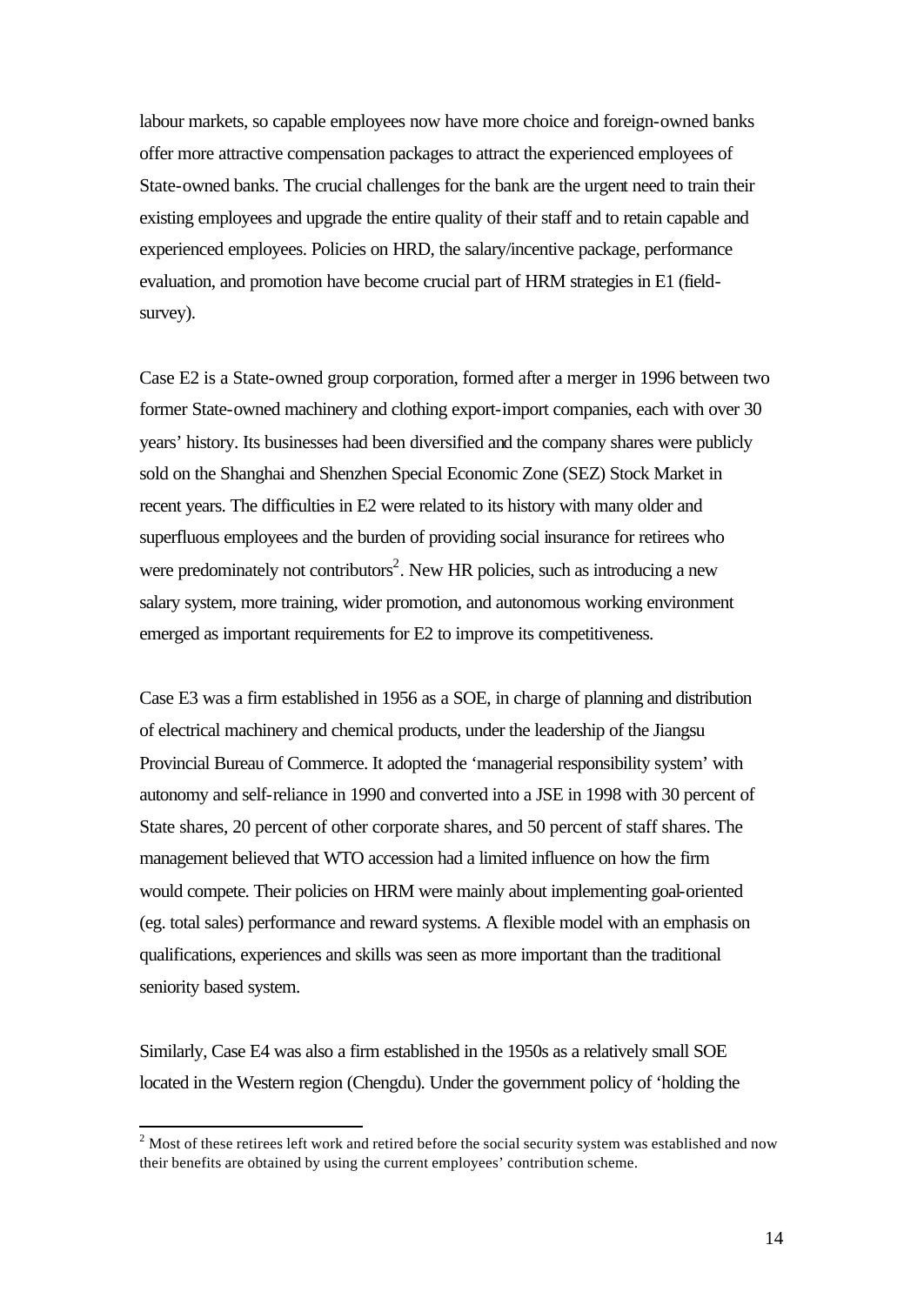big ones and letting the small ones go' (*zhuada fangxiao*) in the middle 1990s, E4 became a JSE in 1996 with 20 percent of staff shares and 80 percent of other corporate shares. E4 experienced the difficulties of implementing the so-called 'modern management system', due to resistance based on its past practices. E4 adopted a new HR system as part of its responses towards WTO accession, such as the 'post and skills' rewards system (*gangji gongzi)* and better communications for improving efficiency.

The second group of enterprises comprised four FOEs. E5 is a Sino-Japanese joint venture with Chinese control of 60 percent of shares and Japanese control of 40 percent. It was an export-oriented enterprise with an 80 percent export rate. It had a mixed management system combining Chinese and Japanese ways of managing. The labour force was very stable and its group-orientation in terms of rewards, performance evaluation, and business operation in both production and trade sections was noteworthy in E5. The challenge it faced was the competition from other FOEs in both domestic and overseas markets. The focus of its HRM policy was on training and upgrading skills and technology. Recruiting and retaining capable employees were also important concerns.

Case E6 is one of the leading US-based MNCs operating in China as a wholly-owned foreign enterprise (WOFE). It had adopted an ambitious plan of production and marketing operations in China. HRM had been seen as critical for realizing their business goals. Most HRM measurements were introduced from the US headquarters and an individual-oriented performance evaluation system, as well as a similarly geared reward and career-development system were set up. The management believed that WTO accession would lead to a further opening up of the domestic market and that the 'rule of law' may become more of a reality enhancing their business operations in China.

In turn, Case E7 is a Dutch-investment MNC subsidiary with many branches in China, with its national HQ located in Shanghai. It had 'leading-edge' technology and appropriate management expertise in China and most of the employees were young and well educated. The management system, including HRM, was copied from its Singaporean regional headquarters and the HR manager was trained in Singapore. A combination between Western systems, with some East Asian modification (certainly the influence of Singaporean and Chinese management systems) was found in E7. The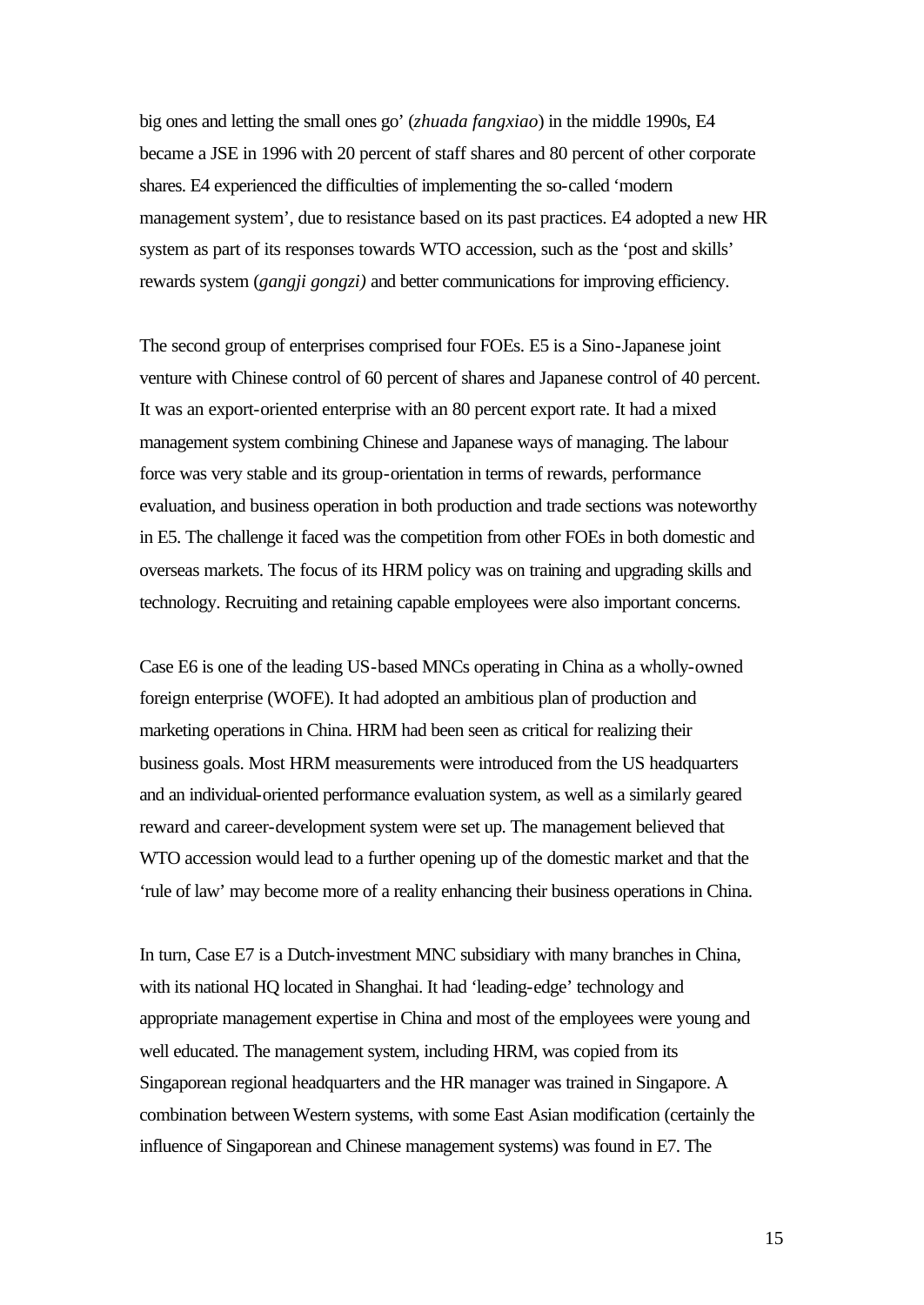challenges in the area of HR would be finding experienced managerial and sales staff, training and upgrading skills, and retaining capable employees in order to avoid losing them to other FOEs.

Case E8 is another leading US-based MNC operating in Beijing in the business of software research and development (R&D) as well as in marketing. The management system and key managerial posts in the firm were in effect 'Americanised'. In this context, E8 did not experience the difficulty of recruiting capable and talented young IT professionals. However, careful selection and training were most important for E8's HRM functions. Certainly, effective communications and cross-cultural issues challenged the American-dominated managerial team. E8 wholeheartedly welcomed China's WTO accession and the management was very confident about their business future in China.

The third group of enterprises includes four DPEs. DPEs have been defined by the national statistical yearbook as privately-owned businesses with commercial registration and employment of others than family members, that is different from the definition of the individual household economic unit (the Chinese term of '*getihu*'). Most DPEs are small and medium sized and with shorter histories than SOEs.

In our sample, two were large DPEs with thousands of employees, one was medium sized with over 850 employees and the other small sized with over 150 employees. E9 is a small information technology (IT) enterprise but has grown rapidly. It had over 150 employees and most of them have university degrees, including over 30 PhD and Masters graduates. They developed their unique IT products for policing and transportation systems. The management of E9 believed that both opportunities and challenges exist since China's WTO accession and their policy was to develop their products and the company with unique characteristics. The slogan of 'open thought' was in the company booklets. In fact, a wide range of formal HR policies had been implemented and priorities included training, upgrading skills, creating an autonomous working environment, and developing goal-oriented evaluation and compensation systems.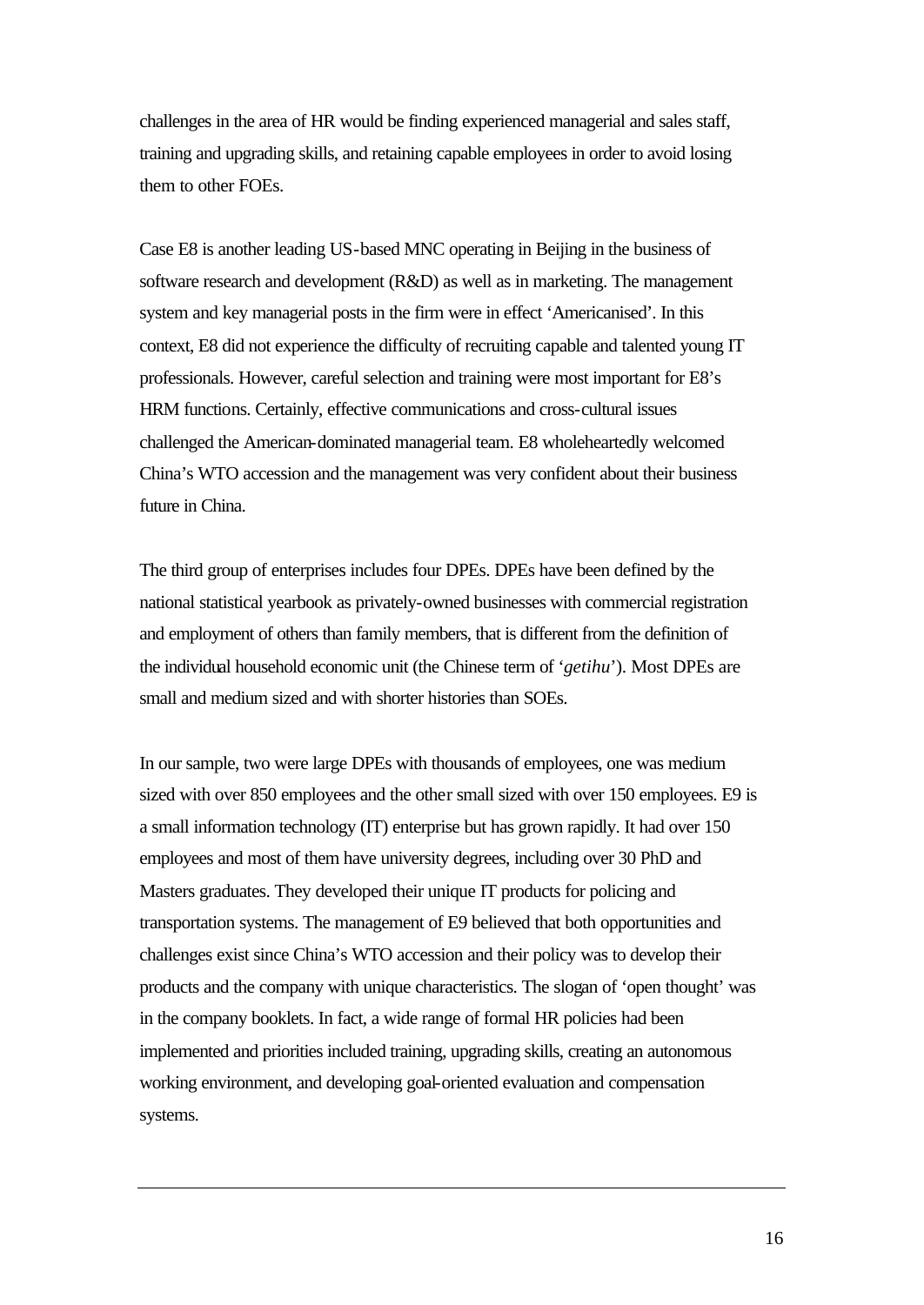Case E10 is one of the leading DPEs in China with its headquarters located in Nanjing and over a hundred branches around the country. Its business had been enlarged from initially retailing electronic appliances to a wider range of businesses, including the production of electronic and electrical products, automobiles and real estate development. However, due to its rapid business increase, HR was far behind the needs of business expansion. Key problems included: a shortage of experienced employees to cover a wide range of business sectors; a shortage of experienced managerial staff; its key HR practices such as compensation, performance evaluation, promotion and training were not consistent within the group nationally and across sectors; a high level of labour turnover indicated low employee commitment, created instability of skills and damaged customer service. The challenges faced by E10 were seen as major, in particular vis-à-vis WTO accession, as everyone was trying to seek a greater market-share and obtain more capable human resources.

In Case E11, we find a similar situation to E9 and E10. Its business had been increasing rapidly in the past five years but HRM was neglected during this rapid growth period. Now further competition, not purely based on price, but on 'know-how' and human resources, intensified the need for improving HRM policies and practices. Common problems were to be found in E11 such as: a lack of experienced professional and managerial staff; not fully established systems for performance evaluation, compensation, promotion and training; high labour turnover and poor decision-making based on only short-term considerations.

Case E12 was an example of a DPE that was located in the inland region to the West (Chengdu) and was established by three brothers from one family to produce animal nutrition products for local farmers. E12 did not have a HR department and personnel issues were handled in a traditional Chinese family business manner, such that the boss (*laoban)* made all decisions. There were no fully established systems for compensation, performance evaluation, promotion and training. Casual employees and employees with less than one year contracts were common and piece-rate pay was the predominant wage system. Due to its location and business characteristics, WTO accession was not seen by managers as an important factor.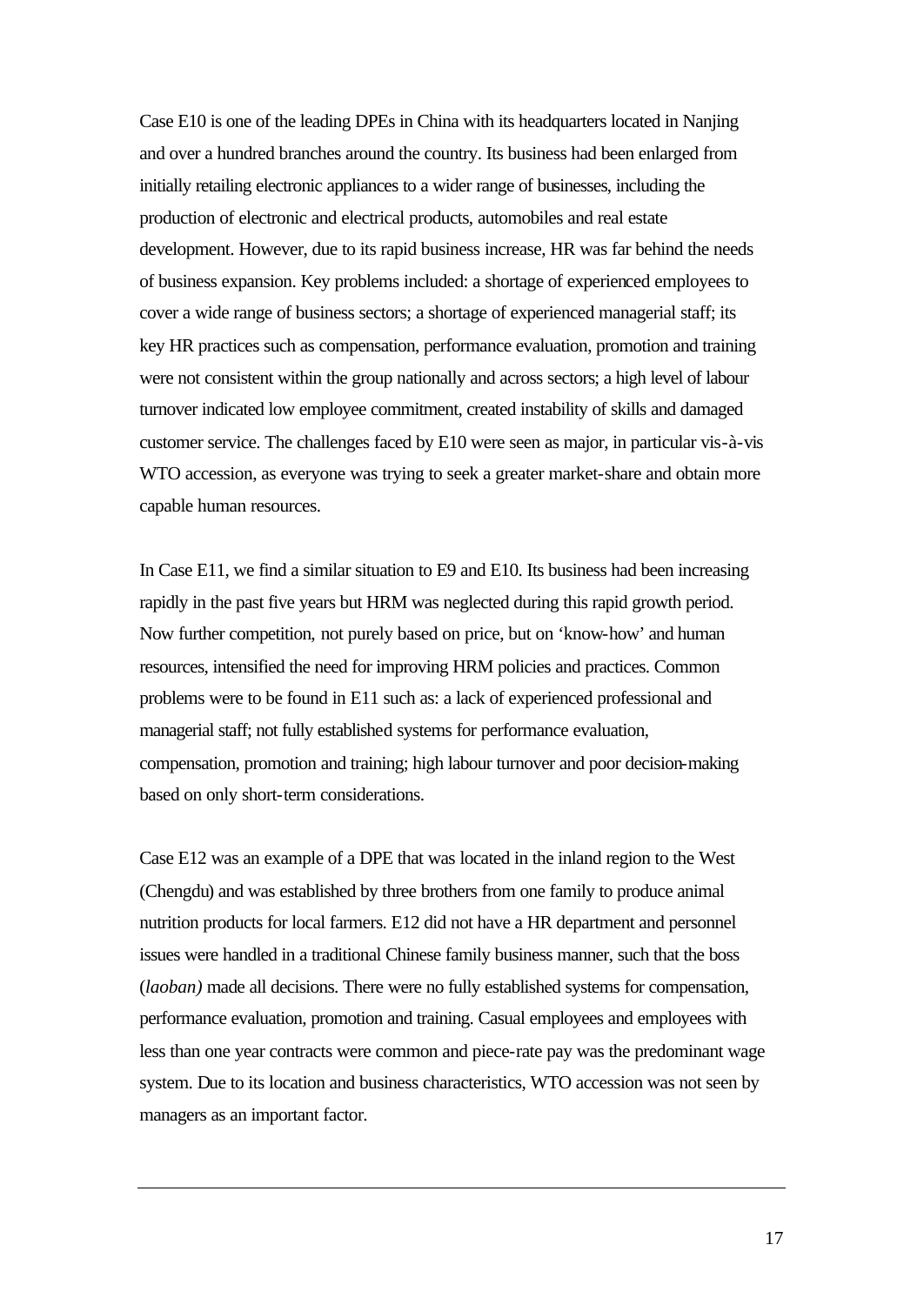#### *Enterprise-level HRM*

To help us analyse the HRM practices we found in the sample, labour-management categories were selected based on the Benson *et al.* (1998) model, derived from the earlier conceptual work of Gospel (1992). The term 'work relations' refers to the way work is organized and the development of workers around the prevailing technologies and production processes. Employment relations cover the various personnel management practices used, such as recruitment, training, remuneration and work conditions. Employee involvement highlights the important issues related to participation, information sharing, grievance and sharing the benefits of the company's achievement (Benson *et al.*, 1998).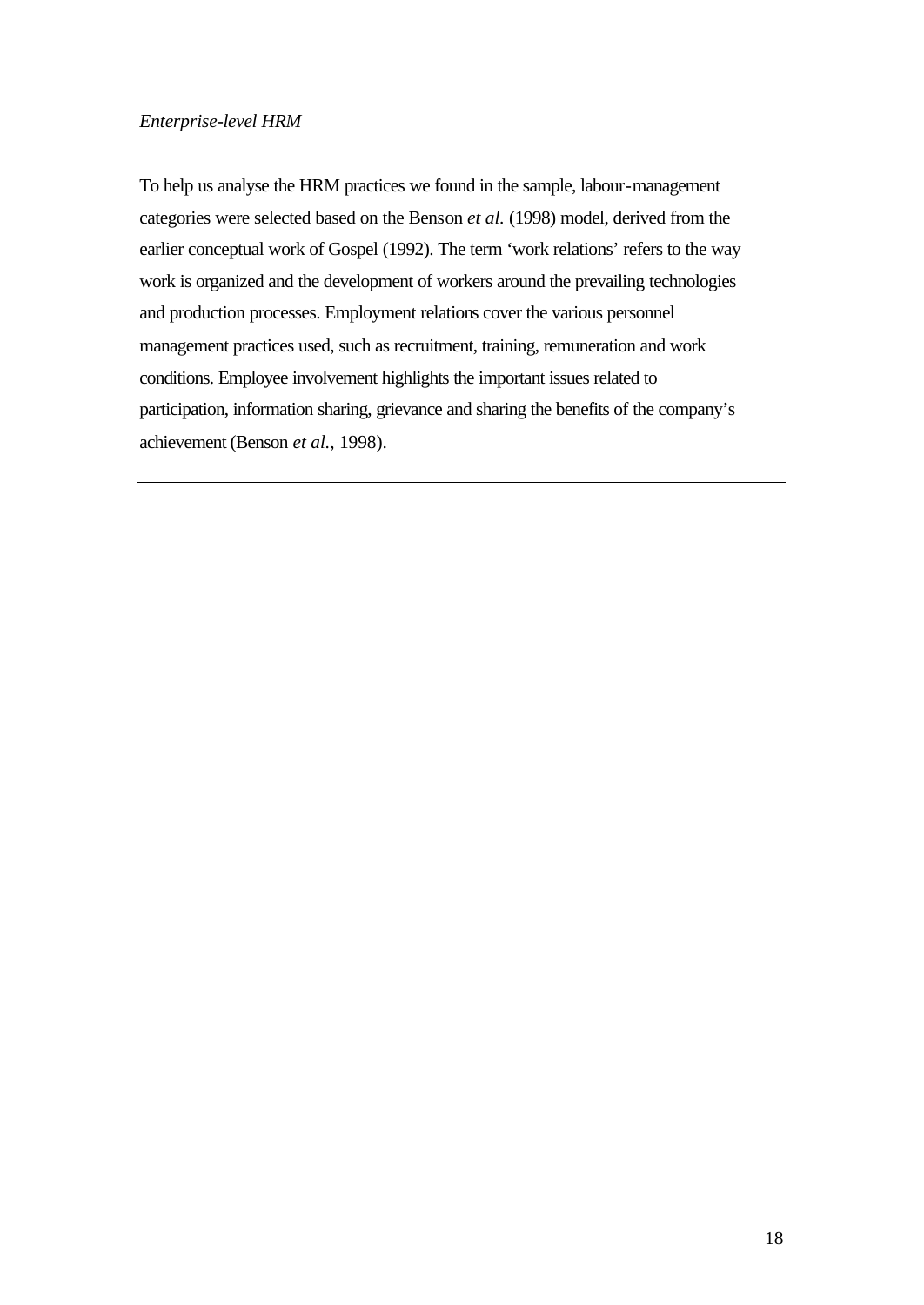## **Table 2. HRM in the sample enterprises**

| Dimension                                | Enterprises  |              |                |                |                |                |              |                |                |              |              |              |                |
|------------------------------------------|--------------|--------------|----------------|----------------|----------------|----------------|--------------|----------------|----------------|--------------|--------------|--------------|----------------|
|                                          | E1           | E2           | E <sub>3</sub> | E <sub>4</sub> | E <sub>5</sub> | E <sub>6</sub> | E7           | E <sub>8</sub> | E <sub>9</sub> | E10          | E11          | E12          | Total*         |
| Work relations:                          |              |              |                |                |                |                |              |                |                |              |              |              |                |
| <b>Teamwork</b>                          | V            | $\mathbf{V}$ | V              | V              | V              | V              | V            | V              | V              | V            | V            | $\mathbf{V}$ | 12             |
| Multi-task/responsibility                | %            | $\mathbf{X}$ | $\mathbf X$    | X              | %              | $\%$           | $\%$         | $\%$           | $\%$           | $\%$         | $\%$         | $\mathbf{X}$ | 4              |
| <b>Quality control</b>                   | $\%$         | V            | V              | V              | V              | V              | V            | V              | V              | V            | V            | $\%$         | 11             |
| New technology                           | V            | V            | $\%$           | $\%$           | $\mathbf{V}$   | V              | $\mathbf{V}$ | V              | V              | V            | V            | X            | 10             |
| Employment relations:                    |              |              |                |                |                |                |              |                |                |              |              |              |                |
| Transformational managerial role         | %            | V            | V              | X              | V              | V              | V            | V              | X              | $\mathbf X$  | X            | X            | 6.5            |
| Importance of line managers              | V            | $\mathbf{V}$ | V              | $\mathbf{V}$   | $\mathbf{V}$   | V              | $\mathbf{V}$ | $\mathbf{V}$   | $\%$           | $\mathbf{V}$ | $\mathbf{V}$ | $\mathbf{V}$ | 11.5           |
| Freedom in personnel selection           | $\%$         | $\%$         | $\mathbf{V}$   | V              | V              | V              | V            | V              | V              | V            | V            | V            | 11             |
| Individual performance pay               | $\%$         | $\%$         | V              | $\mathbf{x}$   | $\mathbf{X}$   | $\mathbf{V}$   | $\%$         | $\mathbf{V}$   | $\%$           | $\%$         | $\mathbf{x}$ | $\mathbf{V}$ | 6.5            |
| Harmonization of work environment        | V            | V            | V              | V              | V              | V              | V            | V              | V              | V            | V            | V            | 12             |
| In-house training                        | V            | $\mathbf{V}$ | $\mathbf{V}$   | $\%$           | $\mathbf{V}$   | V              | V            | $\mathbf{V}$   | $\%$           | $\%$         | $\%$         | $\%$         | 9.5            |
| Strategic role for HR manager            | $\%$         | $\%$         | $\%$           | $\mathbf X$    | V              | V              | V            | $\mathbf{V}$   | $\mathbf X$    | $\mathbf X$  | $\mathbf X$  | X            | 5.5            |
| Employee involvement:                    |              |              |                |                |                |                |              |                |                |              |              |              |                |
| Involvement/participation                | $\%$         | %            | V              | $\%$           | V              | V              | V            | V              | V              | $\%$         | $\mathbf{X}$ | X            | 8              |
| Information-sharing                      | $\%$         | V            | V              | $\%$           | V              | V              | V            | V              | V              | $\%$         | V            | $\%$         | 10             |
| Individual grievance/complaint procedure | $\%$         | $\mathbf{V}$ | $\%$           | $\%$           | $\mathbf{V}$   | $\mathbf{V}$   | $\mathbf{V}$ | $\mathbf{V}$   | $\%$           | $\%$         | $\%$         | $\mathbf{X}$ | 8              |
| Employee stock-ownership                 | $\mathbf{X}$ | $\mathbf{X}$ | V              | V              | X              | X              | X            | X              | X              | X            | X            | X            | $\overline{2}$ |
| Profit sharing                           | $\mathbf{X}$ | X            | $\mathbf{V}$   | X              | X              | X              | X            | X              | X              | $\mathbf{x}$ | X            | $\mathbf{X}$ |                |
| Total*                                   | 9.5          | 11           | 13.5           | 8.5            | 12.5           | 13.5           | 13           | 13.5           | 9.5            | 9            | 7.5          | 6.5          |                |

Key:  $v$  – practice present (v=1); % - practice present to some degree (%=0.5); x – practice not present (x=0); \*Total: sum number of practices.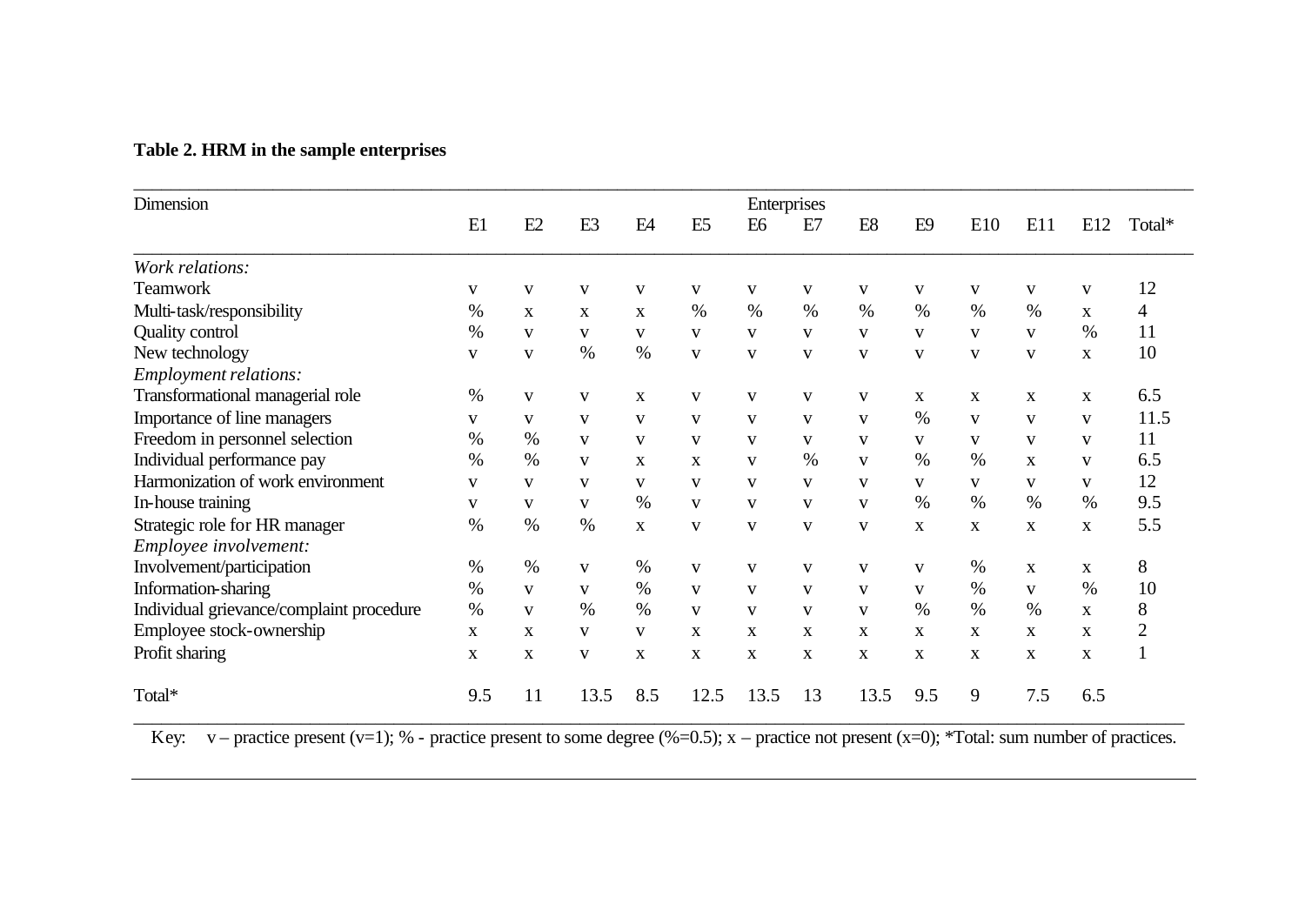#### *HRM dimensions*

Table 2 shows that a majority of firms developed flexible work relations at the time of the survey. However, there is a diverse pattern of employment relations and employee involvement in these enterprises.

On the one hand, the influences of cultural tradition and the political environment (as a socialist State) are reflected in several dimensions, such as less individual performance pay and harmonisation of work environment among the majority of SOEs and DPEs. On the other hand, some formal HRM practices have been introduced in some enterprises, in particular in FOEs, such as the 'transformational' managerial role, importance of linemanagers, freedom in personnel selection, in-house training and a strategic role for HR managers, although the development is uneven among the sample enterprises. A 'strategic' role for HR managers, in particular, is less developed among the indigenous enterprises, namely SOEs and DPEs. This point indicates that the traditional personnel management function still plays a crucial role among these enterprises in China.

Employee involvement is adopted by several firms but is not a widespread practice, especially in the areas of employee stock-ownership and profit sharing. Informationsharing is the most common employee involvement practice. However, an encouraging sign comes from the two former SOEs (E3 and E4) that had been transformed into JSEs reporting employee stock ownership.

#### *HRM 'clusters'*

By vertically examining the HRM clusters of work relations, employment relations and employee involvement in Table 2, we can see that E6 and E8 (two US-invested FOEs) adopted 15 HRM practices out of 18, followed by E3, E5 and E7 (one JSE and two FOEs) with 14 practices, then E2 (SOE) with 11, E1, E9 and E11 (one SOE and two DPEs) with 9, E4 and E10 (one JSE and one DPE) with 8, and last of E12 (DPE) with 6 HRM practices.

The major areas of HRM adoption thus appear to be in *teamwork*, *quality control*, *new*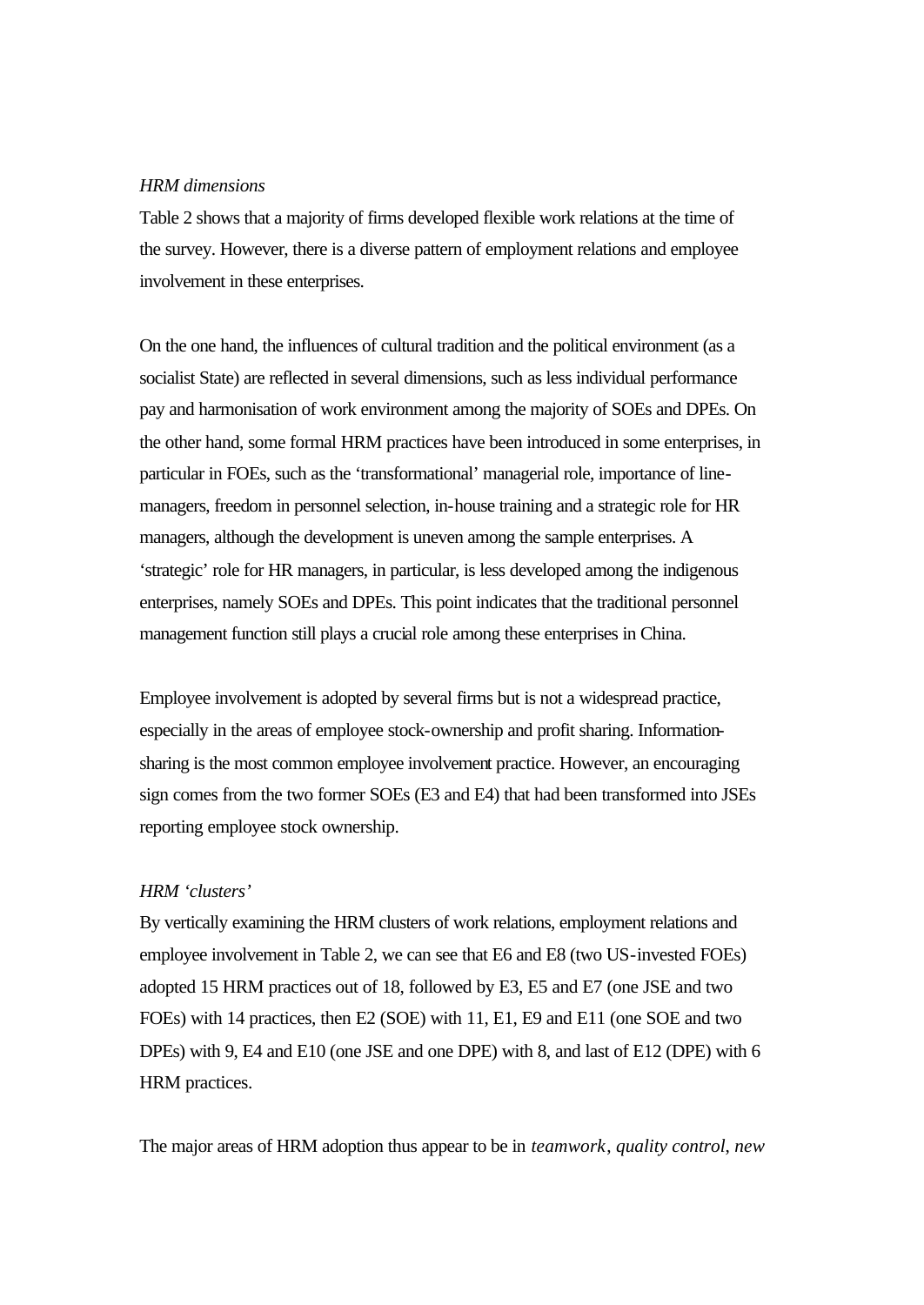*technology*, *importance of line managers*, *harmonization of work environment*, and *inhouse training*. In contrast, enterprises with fewer HRM dimensions being adopted are related to factors such as: location in the inland region rather than a developed coastal region (eg. E4 and E12 in Chengdu); a history of involvement in the State planningsystem (eg. E1 and E2 as typical SOEs); a lack of experience in so-called 'modern management systems' and internationalisation (eg. several DPEs). Other factors seem to be less significant.

#### **Discussion**

In the light of the HRM data revealed in the interviews (summarised in Table 2 and described above) concerning the different kind of enterprises under study, the following findings related to the hypotheses that were outlined earlier can now be set out.

In terms of ownership, we predicted that ownership would affect HRM practices and the greater the degree of foreign ownership, the more likely that formal HR practices will be adopted with fewer in SOEs and DPEs. It seems that it is the case that the greater the degree of foreign ownership, the more likely formal HR practices would be adopted. However, one former SOE has caught up in recent years since it was transformed into a JSE (E3). Certainly, adopting formal HR practices is also related to other factors.

We also predicted size would be an important factor. The larger the number of workers employed in the enterprises, the more likely formal HR practices would be implemented. This hypothesis seems less significant among the sampled firms. Size could be an important factor leading to management adopting more formal HRM practices, at least in this study. However, other factors are more powerful in terms of influencing management systems and that makes the factor of size less relevant here. For example, E1 is the largest enterprise among the sample but it only reports some formal HRM practices.

The hypothesis regarding market orientation, namely 'externally market-oriented enterprises are more likely to adopt formal HR practices', is partly supported, in particular during the period of export-oriented policies dominating economic decision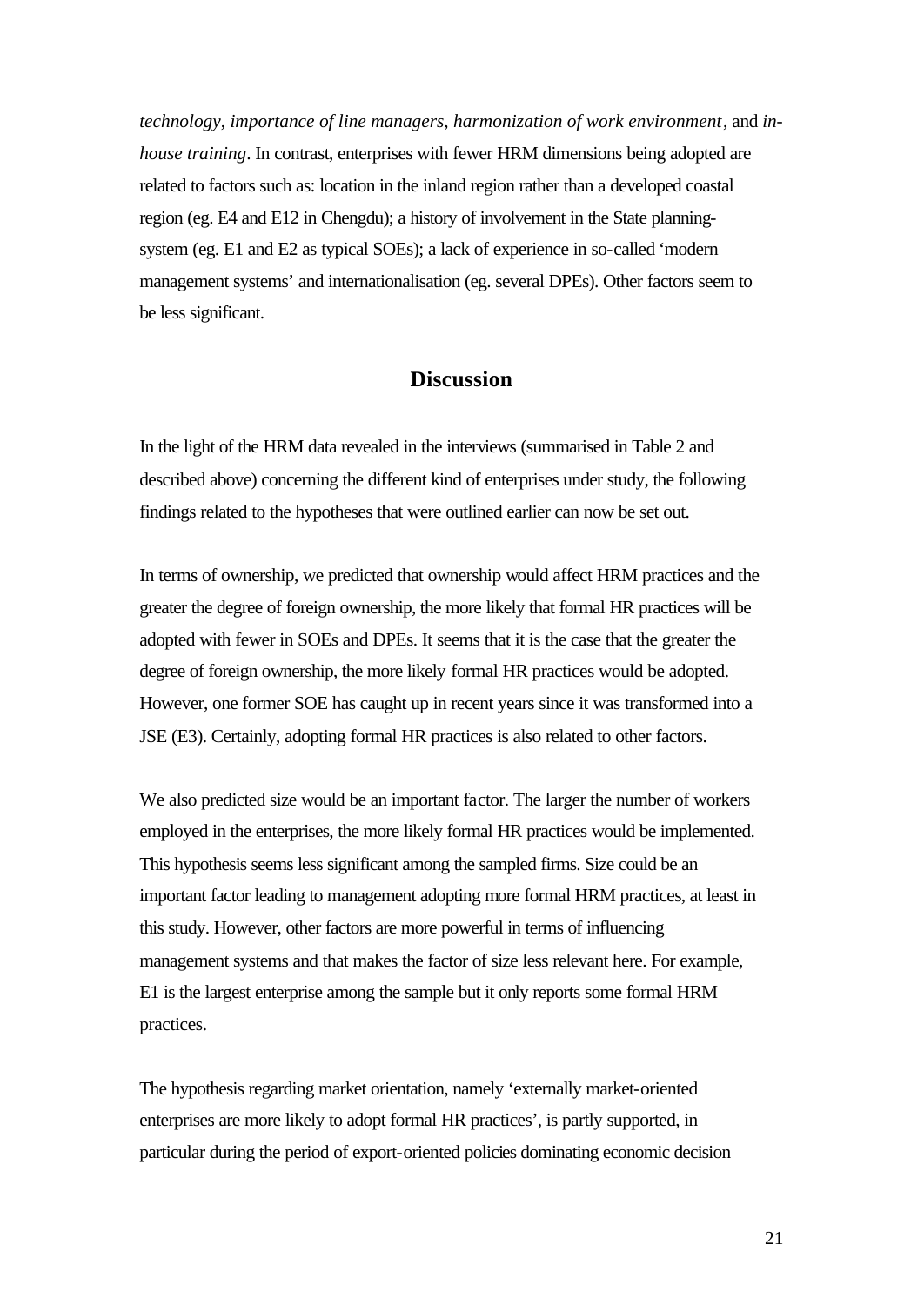making in the pre-WTO era. If enterprises rely on overseas markets, then the quality of products and services must be up to international standards. Consequently, internationaloriented management systems, including HRM, may be likely to help them to achieve their goals. However, in the post-WTO era, the boundary between domestic and international markets becomes blurred. Eventually, MNCs see the Chinese market as part of the global one and the purpose of investing in China is part of a global strategy of market expansion. Among our sampled FOEs, most of them focus on the domestic market. For the indigenous enterprises, like SOEs and DPEs, market competition at home is not very much different from international competition anymore.

The hypothesis regarding sector, namely 'new economy oriented or high value-added enterprises are more likely to carry out formal HR practices', seems to be supported, given the fact that the majority of enterprises reporting more formal HRM practices are in relatively high value-added sectors, with more up-to-date technology and 'knowhow'. Enterprises with less developed HRM practices are related to the sectors they are involved in, such as agriculture-oriented production and labour intensive/low level production in the electronic industry, as their management style has more constraints.

The hypothesis regarding location, namely 'coastally located enterprises are more likely to implement formal HR practices', seems to be one of the most significant variables that help determine the outcomes of HR performance. It is true that enterprises located in the developed coastal region are under more pressure to innovate in order to be able to compete and survive, and adopting a formal HR system appears to be part of their strategy for achieving the goal. However, enterprises located in the inland areas, remote from competition and the influence of globalisation, are less concerned about formal HRM practices (eg. E4 and E12).

Finally, the hypothesis regarding history influence, namely 'recently established enterprises that have a weaker relationship with the traditional State planning system are more likely to use formal HR practices', is also supported, but with the opposite examples of two SOEs (E1 and E2), and to some degree of JSEs as well, that they have the obligation to fulfil 'the will of the State' but meanwhile carry the 'burden' of their history. In contrast, FOEs and DPEs are in a better position as relatively new enterprises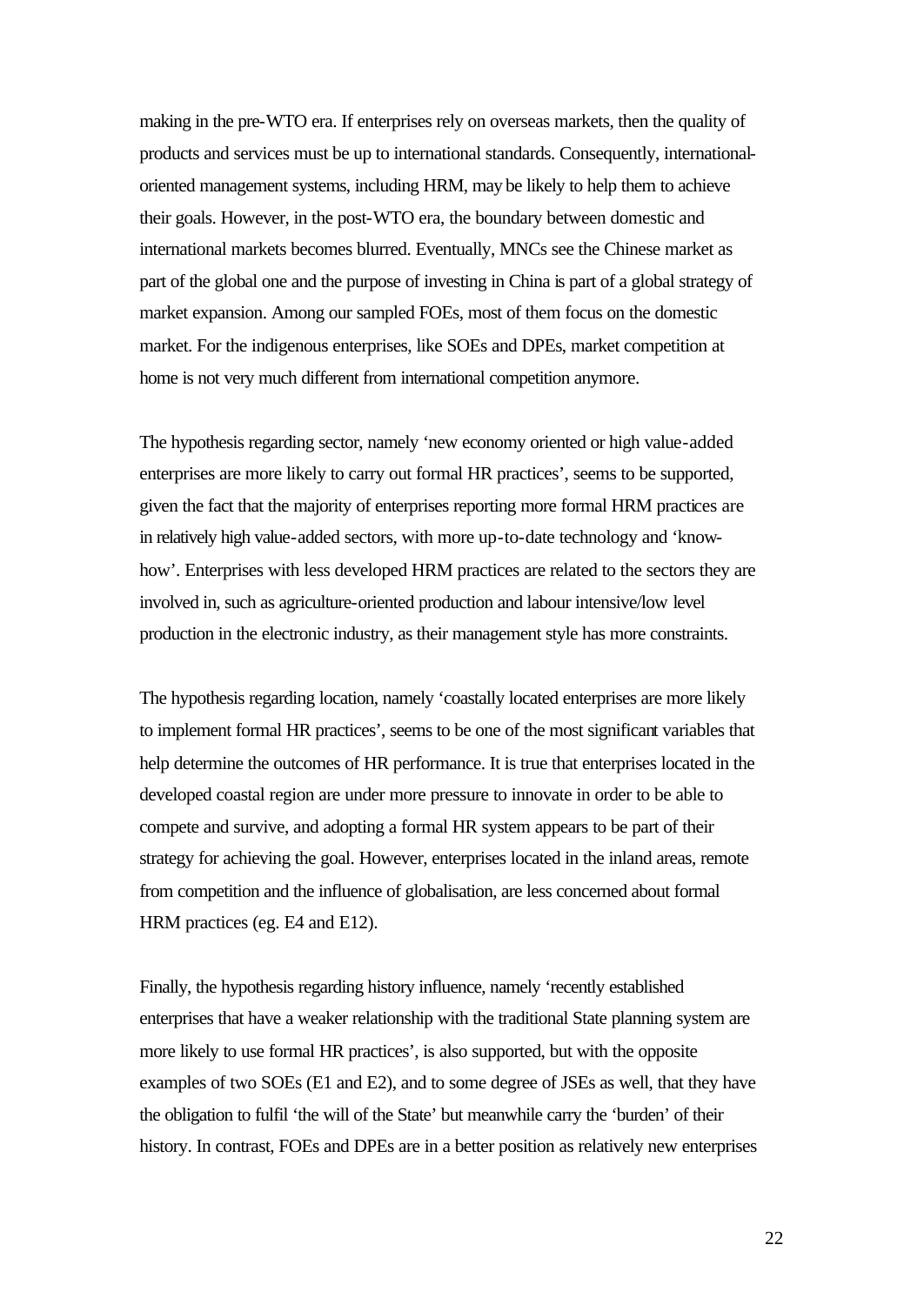engaging in market-oriented business operation without much burden from the past.

#### **Conclusion**

Since China started its economic reforms in the late 1970s, its enterprises and management have changed dramatically. Characterized by high economic growth over two or more decades, it has become a 'magnet' for international production and investment. However, rapid change has also brought uncertainties and anxieties for the average Chinese citizen, and this is no less the case than vis-à-vis WTO accession. However, we are aware that generalizations about any or all of the factors discussed in this article must be cautious, given the limited nature of the 'snap-shot' study undertaken. Hence, future research should focus on the changes from an evolutionary point of view through longitudinal study.

In responding to the questions raised at the beginning of the paper, the following findings are set out here. Globalisation, a market-oriented economy, a multi-ownership system and an emerging new labour market have intensified the pressure on the government, trade unions, and enterprises, as well as on individual workers to find ways of surviving from year to year. In addition, the problem of income disparity between the urban and rural population and even between urban rich and poor has become even wider. The '*international division of labour*' has now been brought into the Chinese domestic domain even more with WTO accession; many more people are today engaged in high value-added 'hi-tech' industries and the new economy, with a higher income on the one hand, coexisting with a declining manual labour force working in labour intensive/low value-added industries and rural production. The latter are at least 'in work', alongside significant numbers being laid-off and unemployed but only with a minimum income (see Lee and Warner, 2004). Therefore, it is not a 'clear-cut' statistical profile, especially in terms of the alleged 'race to the bottom' (Chan and Chuen, 2001).

Furthermore, the imbalance between the shortage of skilled labour and oversupply of unskilled and semi-skilled workers will not be resolved in the near future, even though the policy on HRD at both national and enterprise levels has become so critical in recent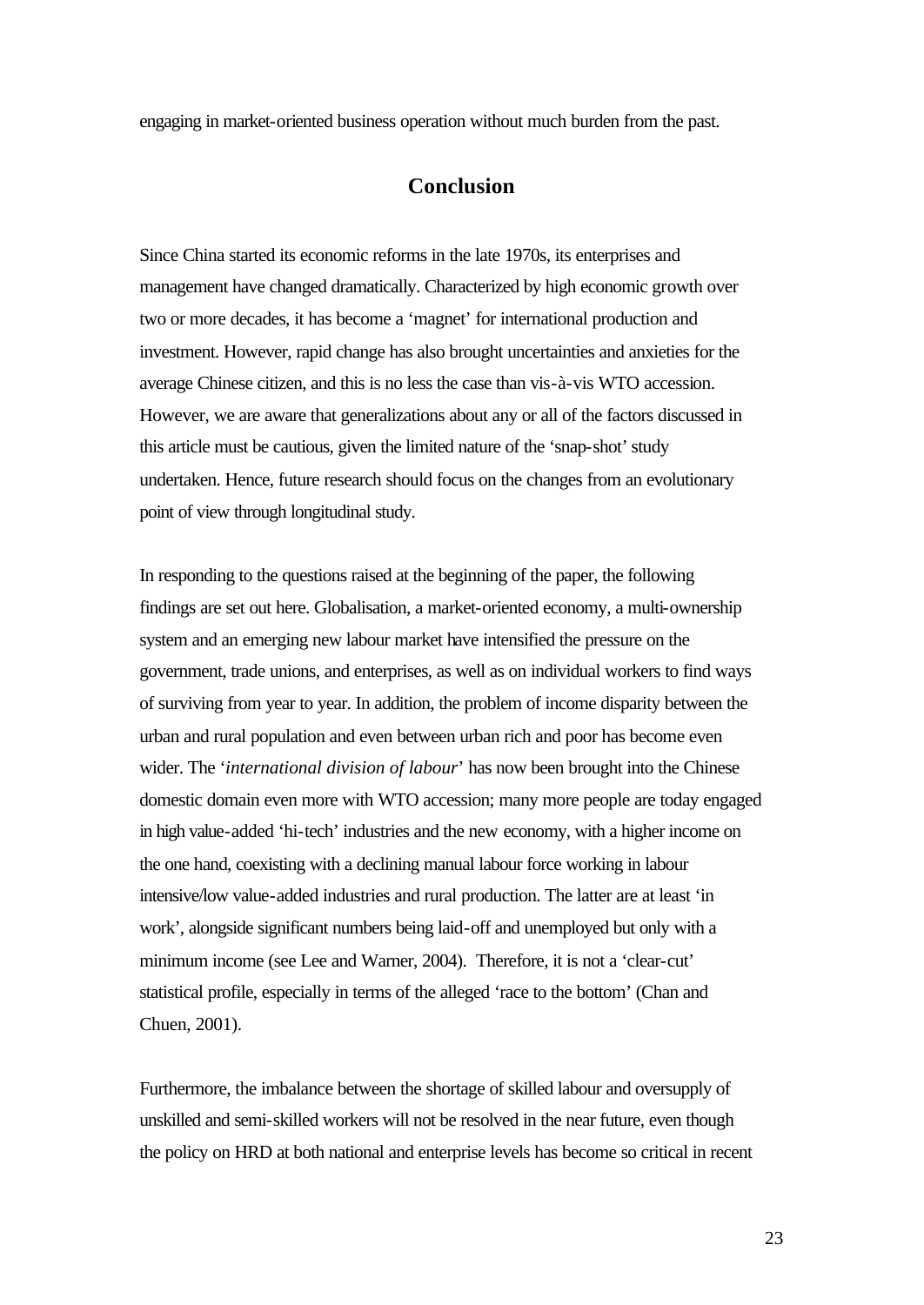years (see Benson and Zhu, 2002).

Last, we would highlight the contribution of these empirical findings on the reactions of Chinese enterprises towards the challenges of globalisation and WTO entry: we find here a division between an active response through innovative strategies and new HR practices on the one hand (described as '*proactive'*) and being passive and less dynamic towards challenges on the other hand (described as '*reactive*') (see Figure 1). Enterprises with foreign-ownership, or those transformed from SOEs to JSEs, are more likely to have *proactive* responses than SOEs and DPEs; enterprises located in the coastal region are more likely to have *proactive* responses than enterprises located in the inland regions; enterprises with weaker links with the traditional State planning system are more likely to have *proactive* responses than enterprises under the shadow of the past; enterprises that have experienced modern management systems and internationalisation are more likely to have *proactive* responses than enterprises with experience of the planning management system or the family business management system; enterprises in high value-added sectors and the new economy are more likely to have *proactive* responses than enterprises in low value added and labour intensive industries; and finally size and market orientation proved less significant.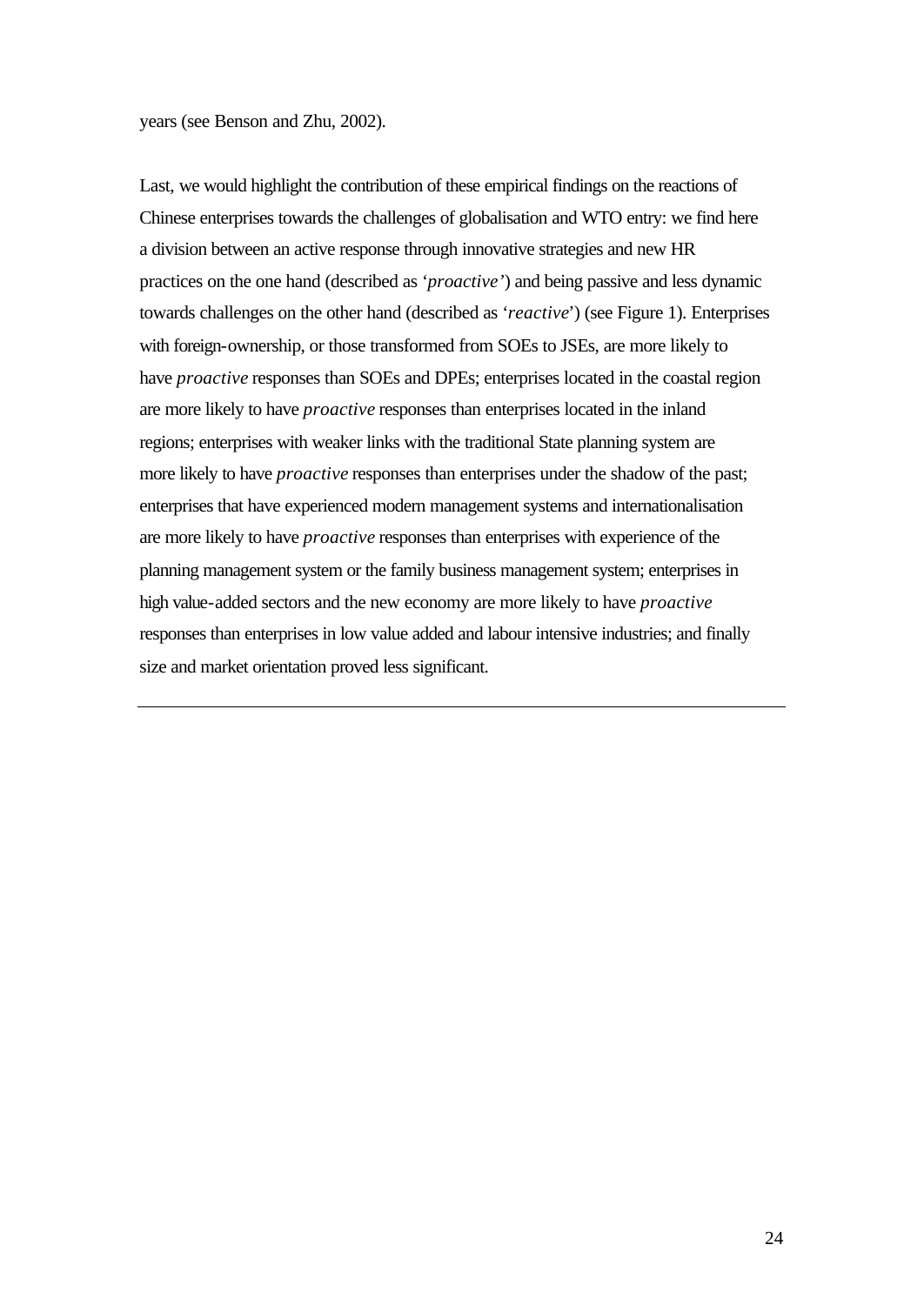**Figure 1: Enterprise managerial reaction** 

|                                      | <b>VARIABLES</b> |                  |               |                |                                           |                                |                              |                  |  |  |
|--------------------------------------|------------------|------------------|---------------|----------------|-------------------------------------------|--------------------------------|------------------------------|------------------|--|--|
|                                      |                  | Ownership        | Location      | <b>History</b> | Experiences                               | Sectors                        | <b>Size</b>                  | Market           |  |  |
| <b>MANAGERIAL</b><br><b>RESPONSE</b> | Proactive        | <b>FOEs/JSEs</b> | Coastal       | <b>New</b>     | Modern management<br>Internationalisation | High-value/<br>New economy     | No.<br>difference            | No<br>difference |  |  |
|                                      | Reactive         | <b>SOEs/DPEs</b> | <b>Inland</b> | Traditional    | Planning system/<br>Family business       | Low-value/<br>Labour intensive | N <sub>0</sub><br>difference | No<br>difference |  |  |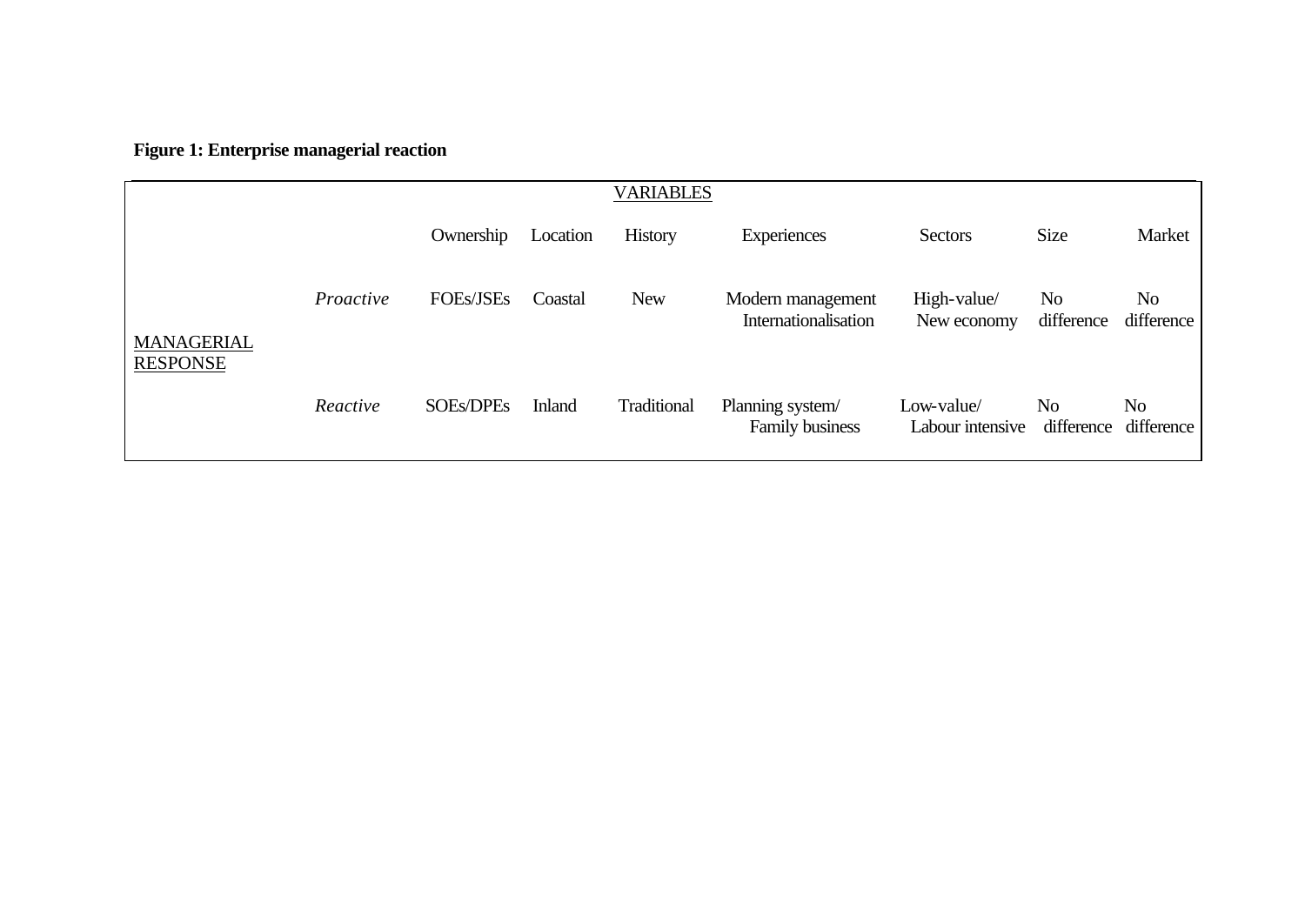These conclusions have both theoretical as well as empirical implications for the way Chinese HRM is likely to develop in the future. Certainly, a formalised HR paradigm mainly exists in FOEs and there are clearly gaps of management policy and practices between foreign and indigenous enterprises. However, WTO accession may enable the influence of foreign ownership to become even more profound. Our study, therefore, we believe, demonstrates that the current HR practices possess both *diverse* as well as *transitional* characteristics, that is, those depending as much on the level of involvement from external forces, as on strategies adopted by specific enterprises to survive. They are diverse, in that there is no one model extant and they are transitional in that they are mainly short- and medium-term adaptations to the challenges of globalisation rather than long-term ones, whether reactive or proactive. It is for this reason, as well the limitations of the study undertaken, that we are cautious about over generalisation as well as projecting present trends too far into the future.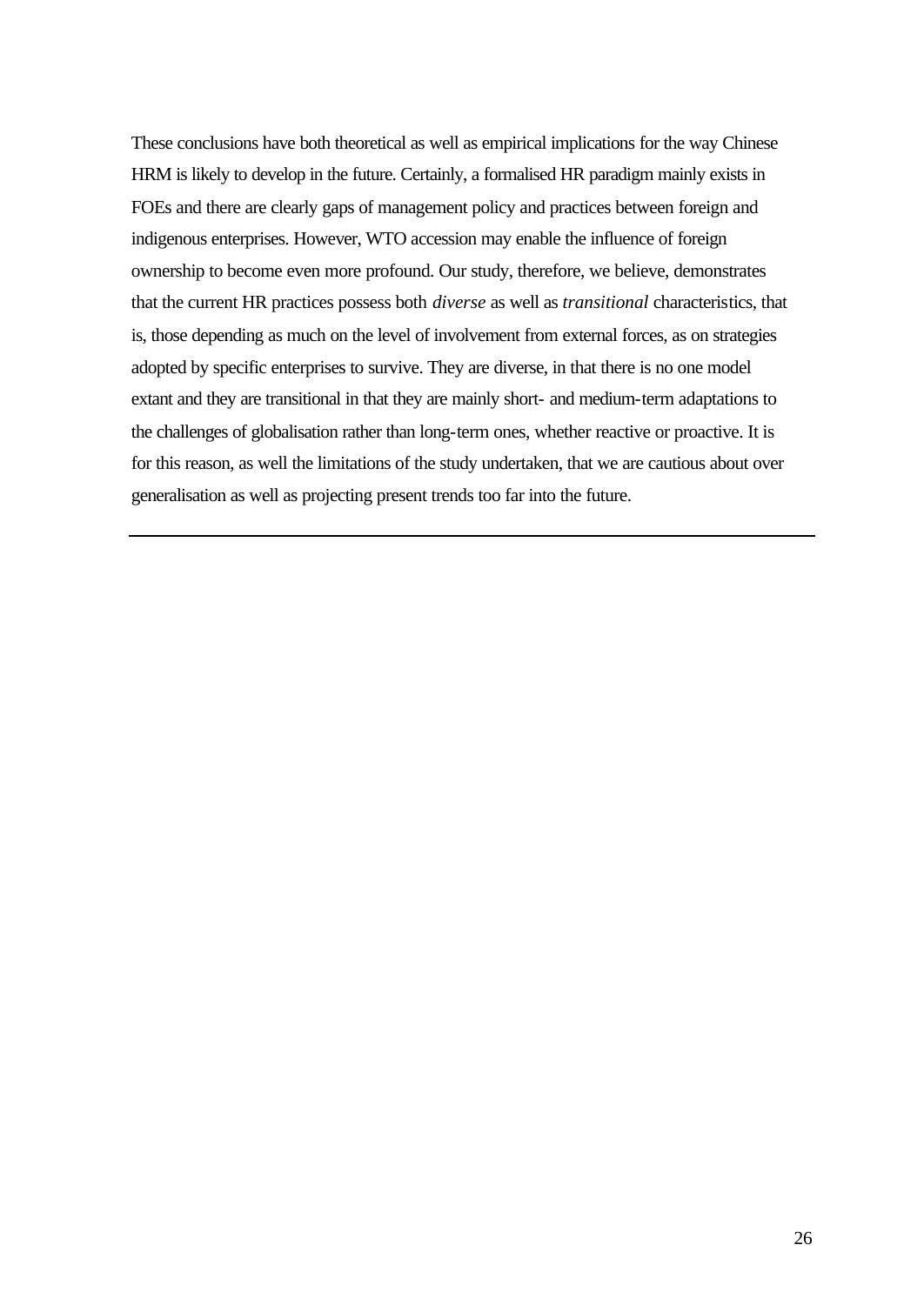#### **References**

An, M. (2002), 'The Unemployed Increase: the Largest Challenge Following the Country's WTO Entry', *Theory and Practice of Trade Unions,* 16, 2, 10-14.

Benson, J., P. Debroux, M. Yuasa (1998), 'Labour Management in Chinese-based Enterprises: The Challenge of Flexibility', *Business and the Contemporary World*, 10, 4, 633-661.

Benson, J., P. Debroux, M. Yuasa, and Y. Zhu (2000), 'Flexibility and Labour Management: Chinese Manufacturing Enterprises in the 1990s', *The International Journal of Human Resource Management,* 11, 2, 183-196.

Benson, J. and Y. Zhu (1999), 'Market, Firms and Workers: The Transformation of Human Resource Management in Chinese Manufacturing Enterprises', *Human Resource Management Journal*, 9, 4, 58-74.

Benson, J. and Y. Zhu (2002), 'The Emerging External Labor Market and the Impact on Enterprise Human Resource Development in China', *Human Resource Development Quarterly*, 13, 4, 449-466.

Chan, A. and L. T. Chuen (eds.) (2001), 'The Impact of the WTO on Workers in China, Part I', *The Chinese Economy*, 34, 3, 3-93. Chen, A. (2002), 'The Structure of Chinese Industry and the Impact from China's WTO Entry', *Comparative Economic Studies*, 44, 1, 72-98.

*China Statistical Yearbook*, various.

Chuen, L. T. (2001), 'Several Issues Regarding the Impact of the WTO on China's Social Development', *The Chinese Economy*, 34, 3, 33-50.

Ding, D. Z., K. Goodall and M. Warner (2000), 'The End of the "Iron Rice-Bowl"', *The International Journal of Human Resource Management,* 11, 2, 217-236.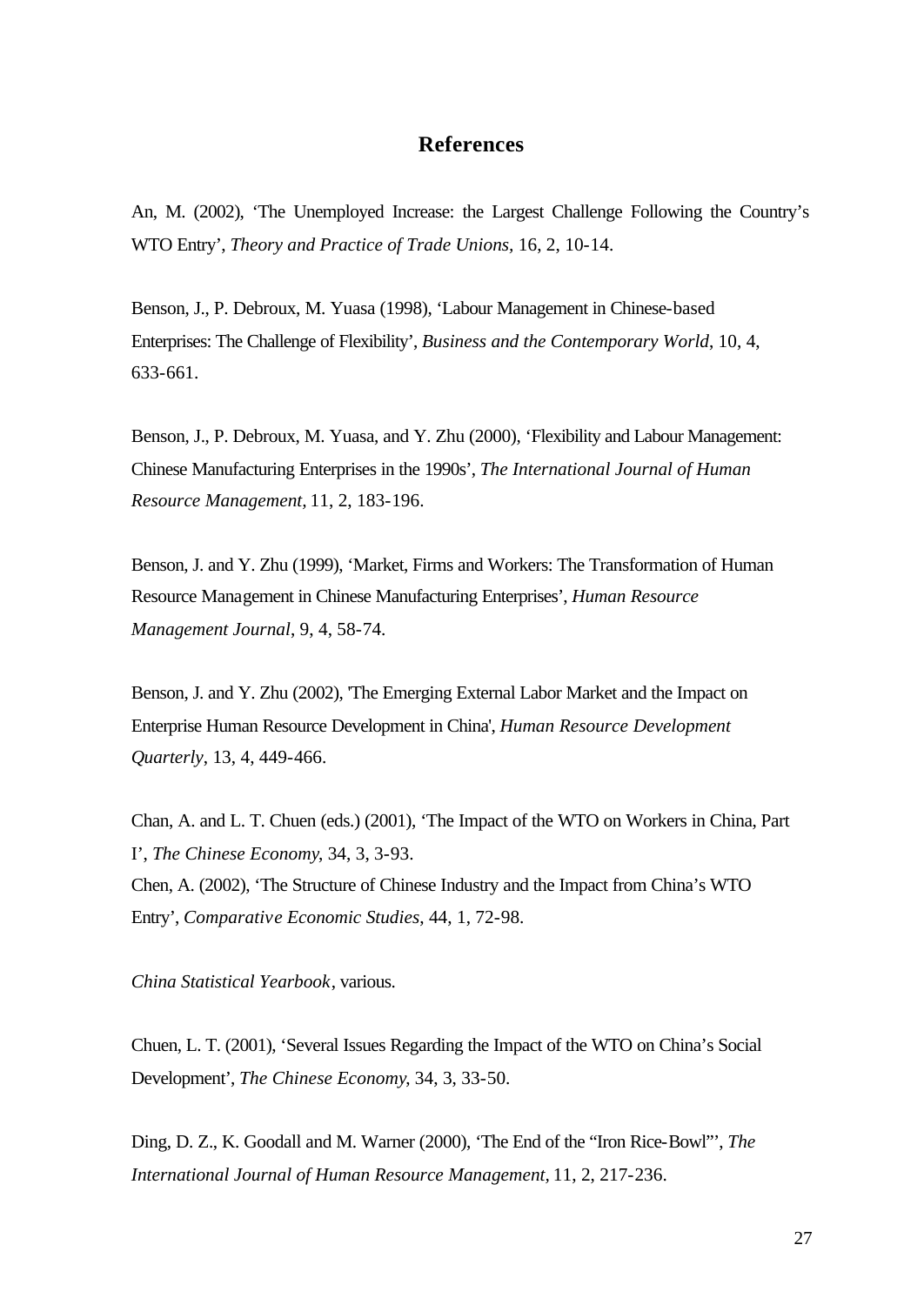Feng, T. Q. (2002a), 'Jiaru WTO Dui Wuoguo Laodong Guanxi De Yingxiang' (China's WTO Accession Will Influence Its Labour Relations), *Theory and Practice of Trade Unions,*  16, 4, 8-11.

Feng,T. Q. (2002b), 'Jingji Quanqouhua Yu Zhongguo Gonghuifa De Xiugai He Shishi' (Economic Globalisation and the Revision and Implementation of Trade Union Law of the PRC), *Theory and Practice of Trade Unions,* 16, 2, 4-9.

Gospel, H. (1992), *Market, Firms and the Management of Labour in Modern Britain,* Cambridge: Cambridge University Press.

Huang, H. T. (2002), 'Jiaru WTO: Laodong Guanxi Chongjian Yu Gonghui Zhanliu Tiaozheng' (Joining WTO: Re-establishing Labour Relations and Adjustment of Union Strategies), paper presented at the Conference on The Influence of China's WTO Accession on Labour Relations, Beijing, October 15-16, 2002.

Jiang, Z. M. (2002), 'The Opening Speech on the 16<sup>th</sup> Chinese Communist Party Congress', *People's Daily, Nov.* 9<sup>th</sup>, 2002.

Labour Law, (1994), *The Labour Law of the People's Republic of China*, Beijing: Law Press.

Lee, G. O. M and M. Warner (2004), 'From Local Experiment to Nationwide Labour Market Policy? The Shanghai Re-employment Model', *China Quarterly*, 177, March, (174-189).

Lin, Y. L. (2002), 'Guoji Laogong Biaozhun Yu Jingji Quanqo Hua' (International Labour Standard and Economic Globalisation), paper presented at the Conference on The Influence of China's WTO Accession on Labour Relations, Beijing, October 15-16, 2002.

Ng, S. H. and M. Warner (1998), *China's Trade Unions and Management,* London: Macmillan and New York: St. Martin's Press.

*People's Daily Overseas Edition*, (2002), 'The Situation of Labour and Social Security